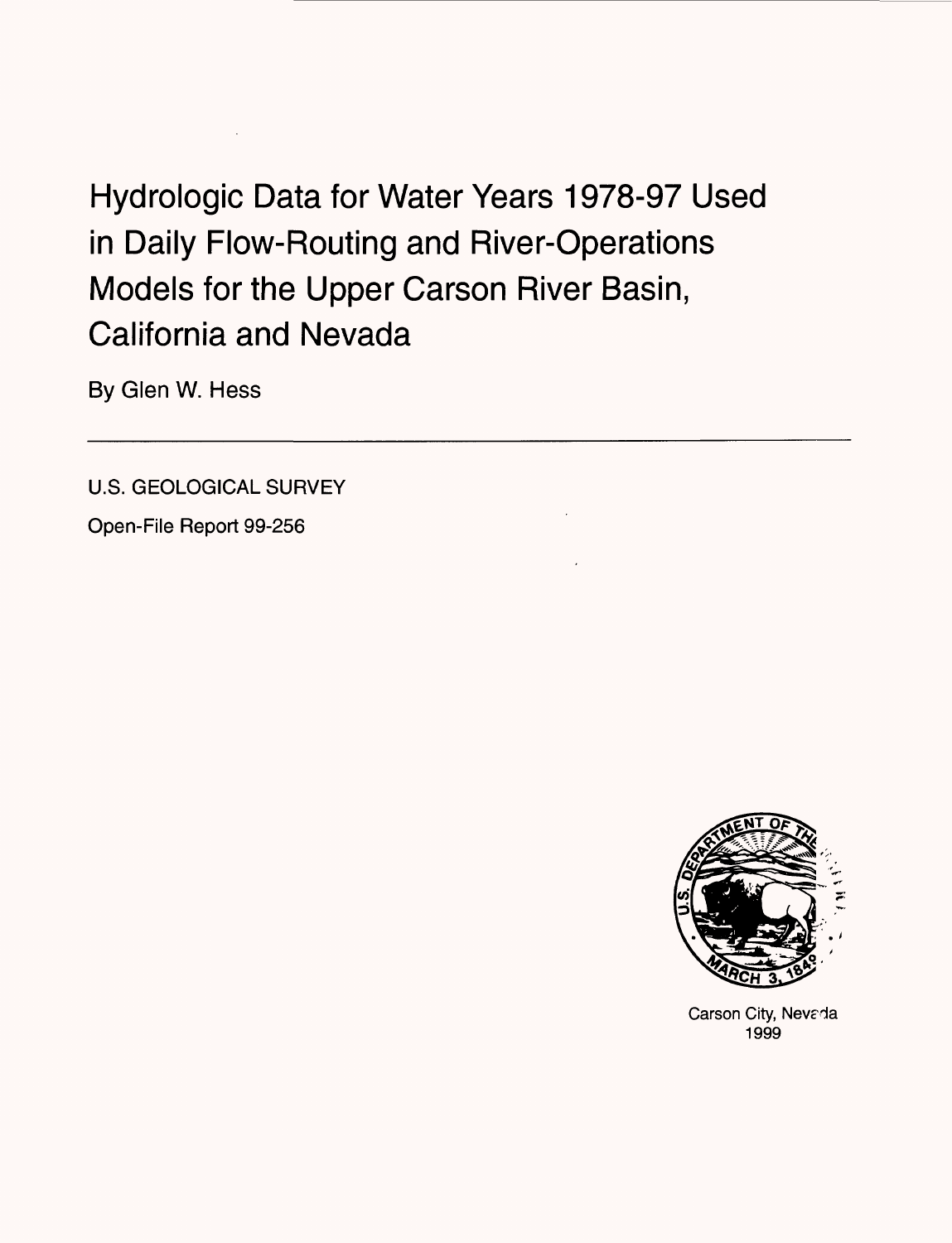## U.S. DEPARTMENT OF THE INTERIOR BRUCE BABBITT, Secretary

## U.S. GEOLOGICAL SURVEY CHARLES G. GROAT, Director

Any use of trade names in this publication is for descriptive purposes only and does not constitute endorsement by the U.S. Government

contact: purchased from:

District Chief **Chief Contract Chief Contract Chief** U.S. Geological Survey U.S. Geological Survey<br>
333 West Nye Lane, Room 203<br>
Building 810 333 West Nye Lane, Room 203 Carson City, NV 89706-0866 Box 25286, Federal Center

email: usgsinfo\_nv@usgs.gov http://nevada.usgs.gov

For additional information **Copies of this report can be** 

Denver, CO 80225-0286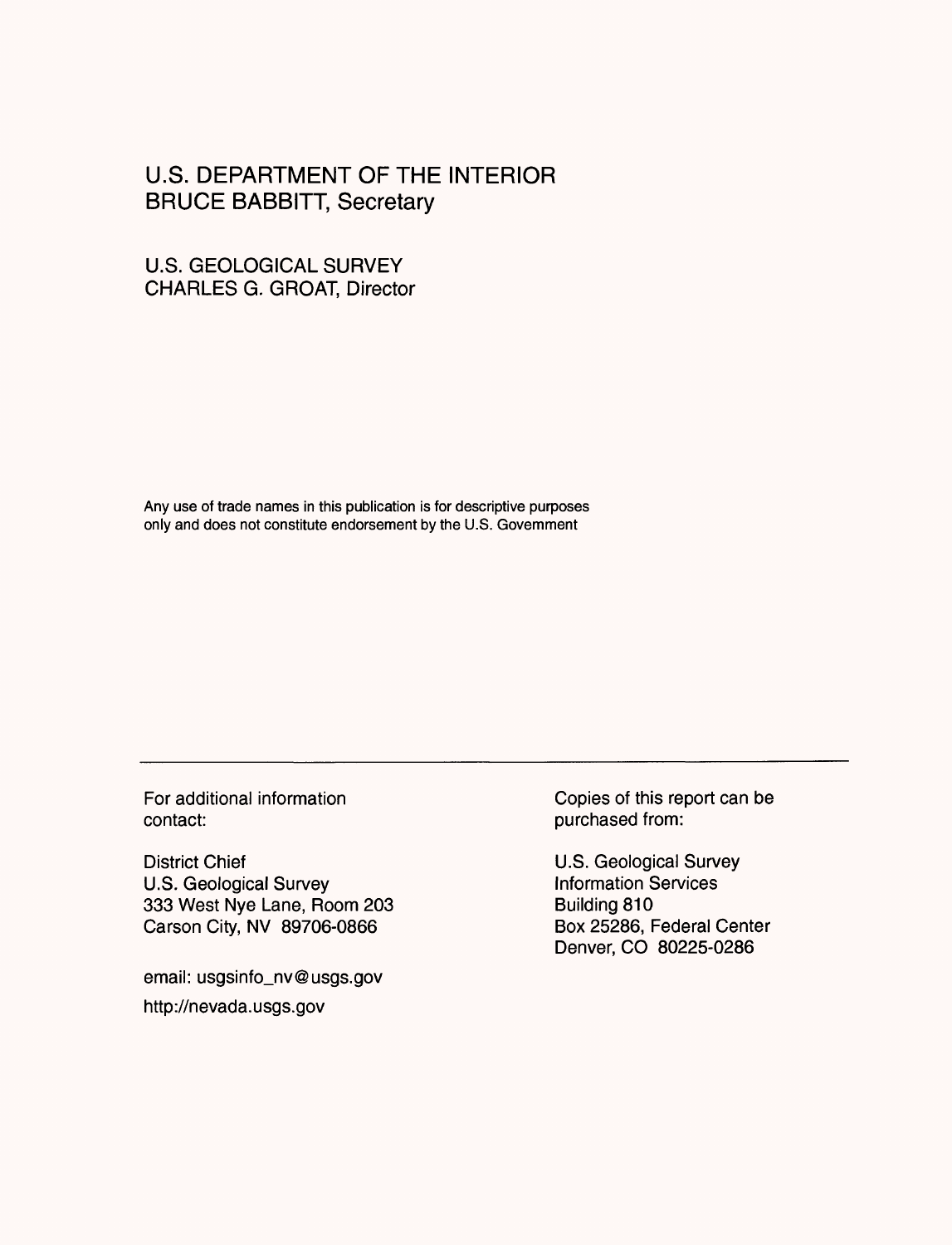## **CONTENTS**

## **PLATE**

1. Map showing hydrologic features, data-collection network, and reaches of the Carson River, Eastern California and Western Nevada {in pocket}

## **FIGURE**

| 1. Map showing hydrologic features and climate stations of the Carson River and Truckee River Basins and |  |
|----------------------------------------------------------------------------------------------------------|--|
|                                                                                                          |  |

## **TABLES**

| 1. Name, size, and description of files used in the daily flow-routing and river-operations models for the |                          |
|------------------------------------------------------------------------------------------------------------|--------------------------|
| 2. Streamflow gaging stations in the upper Carson River Basin data network used in the flow-routing and    | 5                        |
|                                                                                                            | $\overline{\phantom{a}}$ |
| 4. Partial-record sites in Carson Valley, California and Nevada, used to estimate tributary inflow to the  | 8                        |
| 5. Daily regression equations used to determine tributary inflow from December to March in the             | 9                        |
| 6. Tributary-inflow estimates, by reach, used in the upper Carson River Basin flow-routing and             |                          |
| 7. Evaporation and precipitation stations, by reach, used in the upper Carson River Basin flow-routing     |                          |
| 8. Estimates of phreatophyte evapotranspiration, by reach, used in the upper Carson River Basin            |                          |
|                                                                                                            |                          |
| 10. Estimates of ground-water gain or loss, by reach, used in the upper Carson River Basin                 |                          |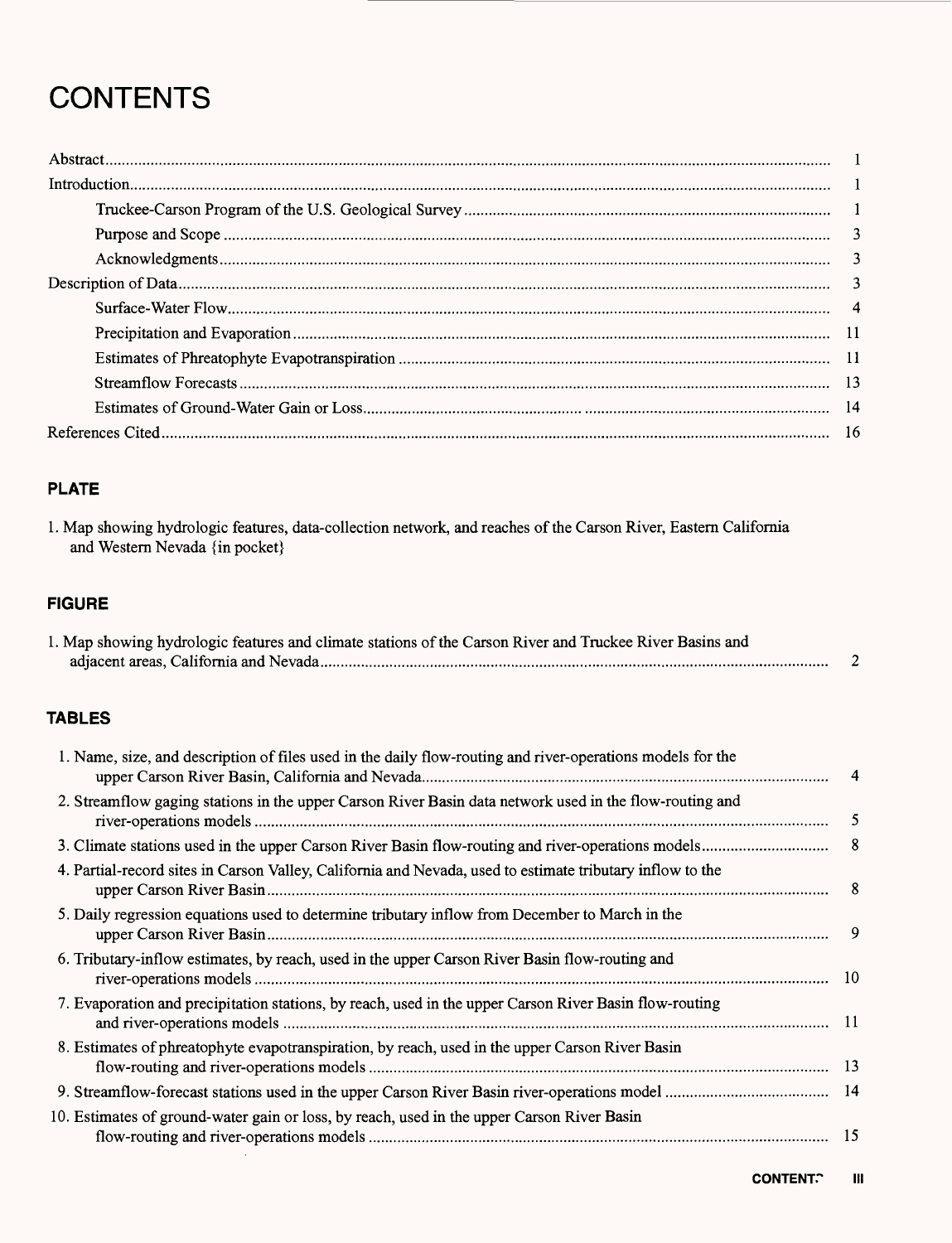### **CONVERSION FACTORS**

| <b>Multiply</b>                                | By              | To obtain                       |
|------------------------------------------------|-----------------|---------------------------------|
| acre                                           | 0.4047          | square hectometer               |
| cubic foot per second $(\text{ft}^3/\text{s})$ | 0.02832         | cubic meter per second          |
| cubic foot per second per year $(ft^3/s/yr)$   | 0.02832         | cubic meter per second per year |
| foot $(ft)$                                    | 0.3048          | meter                           |
| foot per year $(ft/yr)$<br>inch $(in.)$        | 0.3048<br>25.40 | meter per year<br>millimeter    |

Water Year: Refers to the 12-month period October 1 through September 30. The water year is designated by the calendar yea<sup>-</sup> in which it ends. Thus, the year beginning October 1, 1996, and ending September 30, 1997, is called the "1997 water year."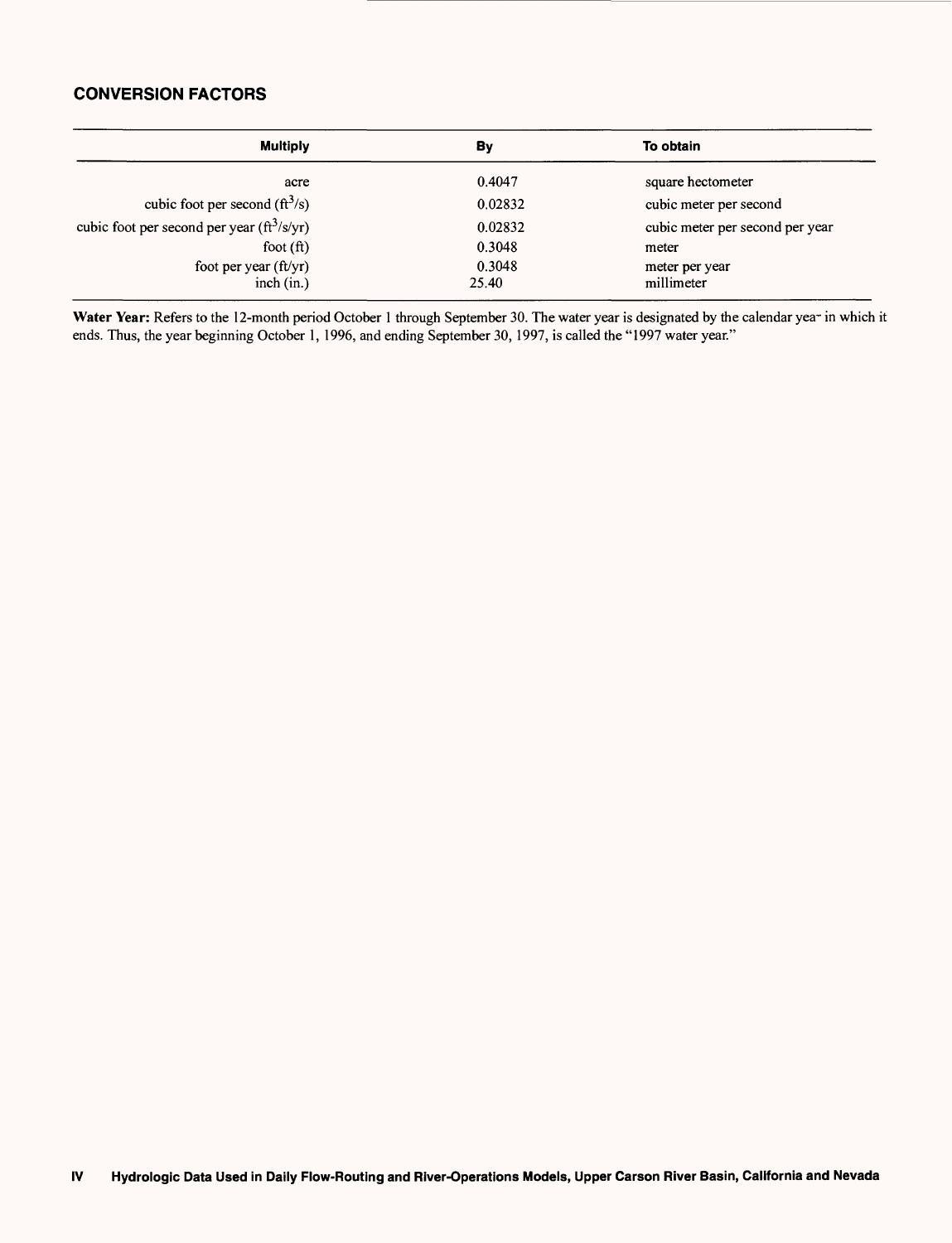## Hydrologic Data for Water Years 1978-97 Used in Daily Flow-Routing and River-Operations Models for the Upper Carson River Basin, California and Nevada

## By Glen W. Hess

## **ABSTRACT**

The U.S. Geological Survey (USGS) has developed computer models to simulate flow routing and river operations in the upper Carson River Basin. Data are needed for model calibration and initiation, and for comparison of model output with observations. The USGS and other agencies have been operating hydrologic data-collection networks in the upper Carson River Basin for more than 20 years. This report summarizes selected hydrologic data for water years 1978- 97 which are necessary to run and test the flow-routing and river-operations models. Specifically, this report describes a data base consisting of records of surfacewater flow at 86 gaging stations, precipitation at 5 sites, evaporation at 2 sites, estimates of phreatophyte evapotranspiration for 20 reaches, streamflow forecasts at 3 sites, and estimates of ground-water gain or loss for 33 reaches within the upper Carson River Basin. Until recently (1997), a compilation of these types of waterresources information did not exist. All of the data are available in electronic format.

## **INTRODUCTION**

The Truckee-Carson-Pyramid Lake Water Rights Settlement Act (U.S. Congress, 1990), Public Law (PL.) 101-618, was legislated to allocate water between California and Nevada in the Truckee River and Carson River Basins (pi. 1, fig. 1) and to develop effective operating criteria. These criteria are being developed using existing decrees, such as the Alpine and Orr Ditch. New criteria also are being developed using negotiations between interested parties within the Truckee River and Carson River Basins. These basins are connected by the Truckee Canal and, consequently, operations in one basin could have a significant impact on the other basin. Effective operations can better

coordinate the use of existing water supplies in the basins to meet water demands for uses such as municipal, irrigation, fish, wildlife, and recreation.

## **Truckee-Carson Program of the U.S. Geological Survey**

The Truckee-Carson Program of the USGS was established by the U.S. Department of the Interior to support implementation of P.L. 101-618 by  $(1)$  compiling records from a network of multiagency gaging stations to develop a consistent long-term data base that provides reliable information in support of modeling activities in the Truckee River and Carson River Basins, (2) establishing new streamflow and waterquality gaging stations for more complete waterresources information and more consistent support of river operations, and  $(3)$  developing an interbasin modeling system to support efficient water-resources planning, management, and allocation.

Many of the planning, management, or environmental-assessment requirements of P.L. 101-618 need a detailed understanding of the hydrologic system. Existing data networks and modeling tools do not provide enough quantitative detail to address the broad spectrum of water-resources issues in the Truckee River and Carson River Basins for PL. 101-618, particularly for documenting the short- and long-term variability in water supply in these basins. Numerical modeling activities completed by the USGS Truckee-Carson Program include the following components for the Carson River Basin:

- Flow-routing models of the upper Carsc n River (upstream from Lahontan Reservoir), major tributaries, and lakes/reservoirs (I<sup>T</sup>ess, 1996).
- Models which simulate lake/reservoir and river operations (Hess and Taylor, 1999).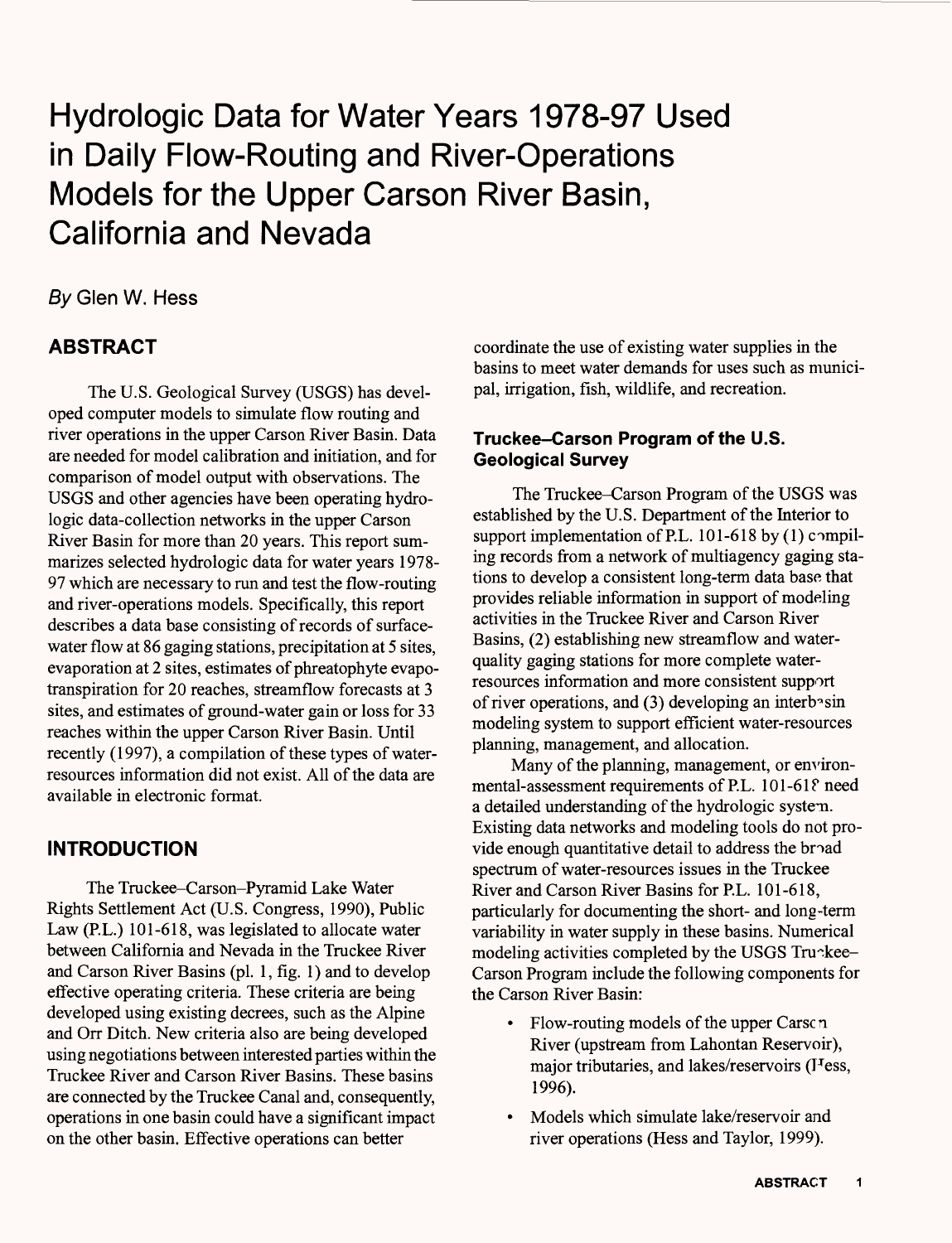

**Figure 1.** Hydrologic features and climate stations of the Carson River and Truckee River Basins and adjacent areas, California and Nevada.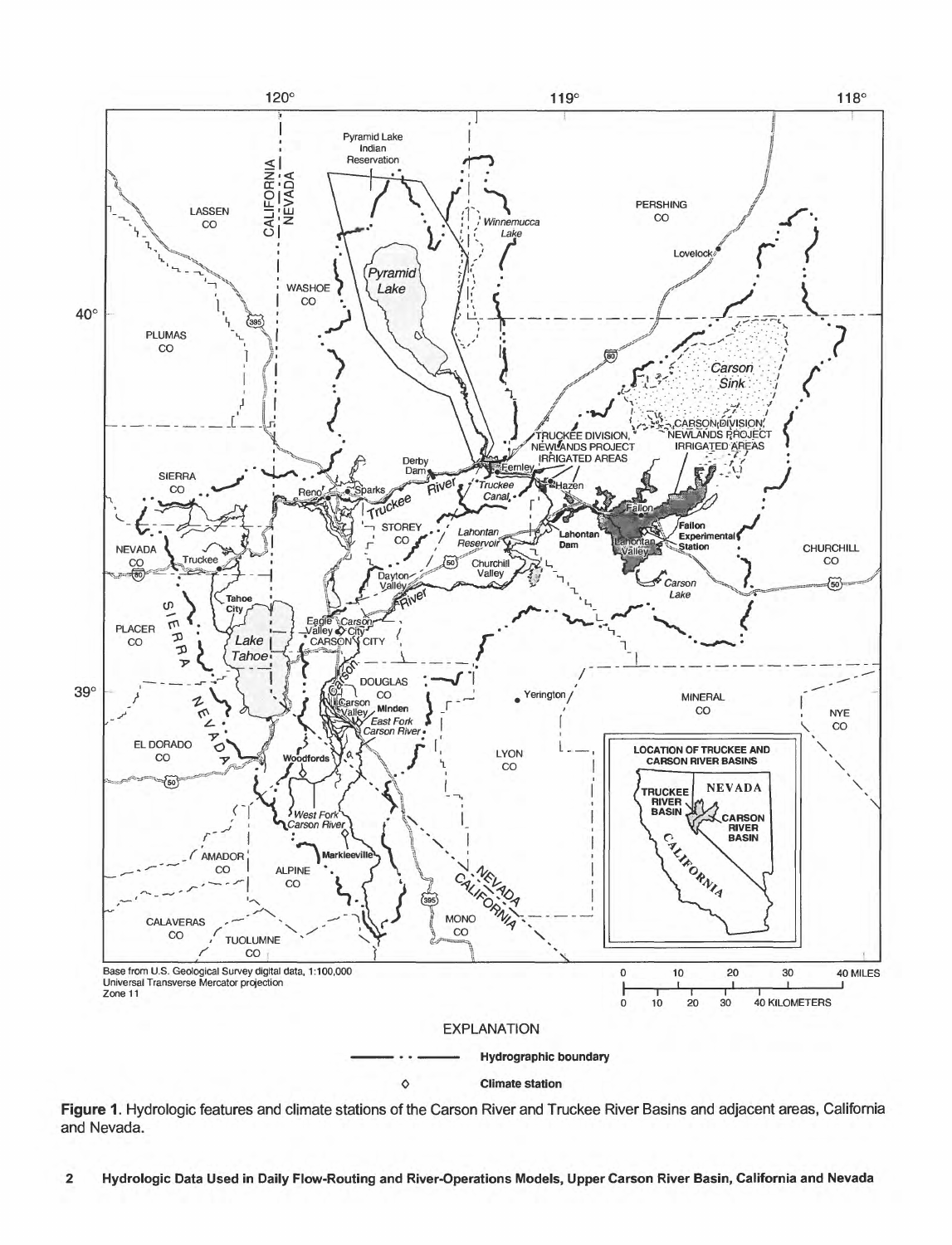This modeling system requires standard formats for data exchange and includes programs to enable graphical presentation and statistical analyses. In addition to simulations using flow-routing and riveroperations data, simulations using water-quality and precipitation-runoff data can be built into this modular framework.

The flow-routing and river-operations models discussed by Hess (1996, 1997) and Hess and Taylor (1999) include data-management, flow-routing, and river-operations modules. These modules are a part of the Truckee-Carson Program modeling system that is structured to allow integration of newer or more detailed hydrologic-analysis tools. Selected hydrologic data from the expanded network for water years 1978- 97 are necessary to run and test the flow-routing and river-operations models.

Users of the comprehensive river-basin models require advanced computer-processing capabilities to better create new scenarios. Knowledge of the complex operational rules in the upper Carson River Basin and data requirements for modeling also are needed to summarize and analyze large volumes of input and output data. An interactive computer program, GENSCN (GENeration and analysis of model simulation SCeNarios), developed by Kittle and others (1998), can be used in conjunction with the riveroperations model. GENSCN was developed to create simulation scenarios, analyze results of the scenarios, and compare scenarios. A variety of standard tabular, graphical, and statistical tools are provided in the GENSCN program including animation.

#### **Purpose and Scope**

The purpose of this report is to compile and summarize selected water-resources data collected in the upper Carson River Basin, Calif, and Nev., for water years 1978-97. These data are needed to run and test the USGS flow-routing and river-operations models. The selected data are records of surface-water flow at 86 gaging stations, precipitation at 5 sites, evaporation at 2 sites, estimates of phreatophyte evapotranspiration for 20 reaches, streamflow forecasts at 3 sites, and estimates of ground-water gain or loss for 33 reaches within the Carson River Basin. All data are available in electronic format.

The data for this report were compiled from the upper Carson River Basin. This area includes the Carson River headwaters in Alpine County, Calif., and the

Carson River to the northeast through Carson Valley and parts of Churchill, Dayton, and Eagle Valleys, Nev., into Lahontan Reservoir (pi. 1). This datacompilation report, along with the river-operations model (Hess and Taylor, 1999), can assist upper Carson River Basin planners and managers in determining trends and changes in surface-water flow.

#### **Acknowledgments**

The author gratefully acknowledges the support of many people and agencies who provided data used in this report. Streamflow data were provided by the Office of the U.S. District Court Water Master, also called the Federal Water Master (FWM), Gene Eppler of South Tahoe Public Utility District, Gary Hoffinan of Carson City Wastewater Treatment Plant, Carol Grenier, Al Olson and Chuck Vincent of Bureau of Reclamation, Dorothy Timian-Palmer of Carson City Public Utilities, Douglas County Sewer Improvement District, Incline Village General Improvement D'strict, and the Nevada Division of Environmental Protection. Several people within the FWM office, notably Chad Blanchard, Jeff Boyer, Julian Larrouy, Ed Mees, Matthew Setty, and Garry Stone provided data for the Carson River Basin. The National Oceanic and Atmospheric Administration (NOAA) provided precipitation and evaporation data collected in the upper Carson River Basin, and Rebecca Wray of the Natural Resources Conservation Service (NRCS) provided streamflow forecasts.

## **DESCRIPTION OF DATA**

Simulation of Carson River streamflow requires time-series hydrologic data describing river inflows and outflows. These data were compiled from several agencies. Surface-water flow, precipitation, and evaporation data; estimates of phreatophyte evaootranspiration; streamflow forecasts; and estimates of ground-water gain or loss are needed to run and test the flow-routing and river-operations models. Data from selected streamflow gaging stations used in this report, and other hydrologic and climatic data, were compiled by August and others (1992) and Mello (1996). Water years 1978-97 were chosen because hydrologic data were collected at more sites during this period than during previous periods. Additionally, this period represents a wide range of hydrologic conditions.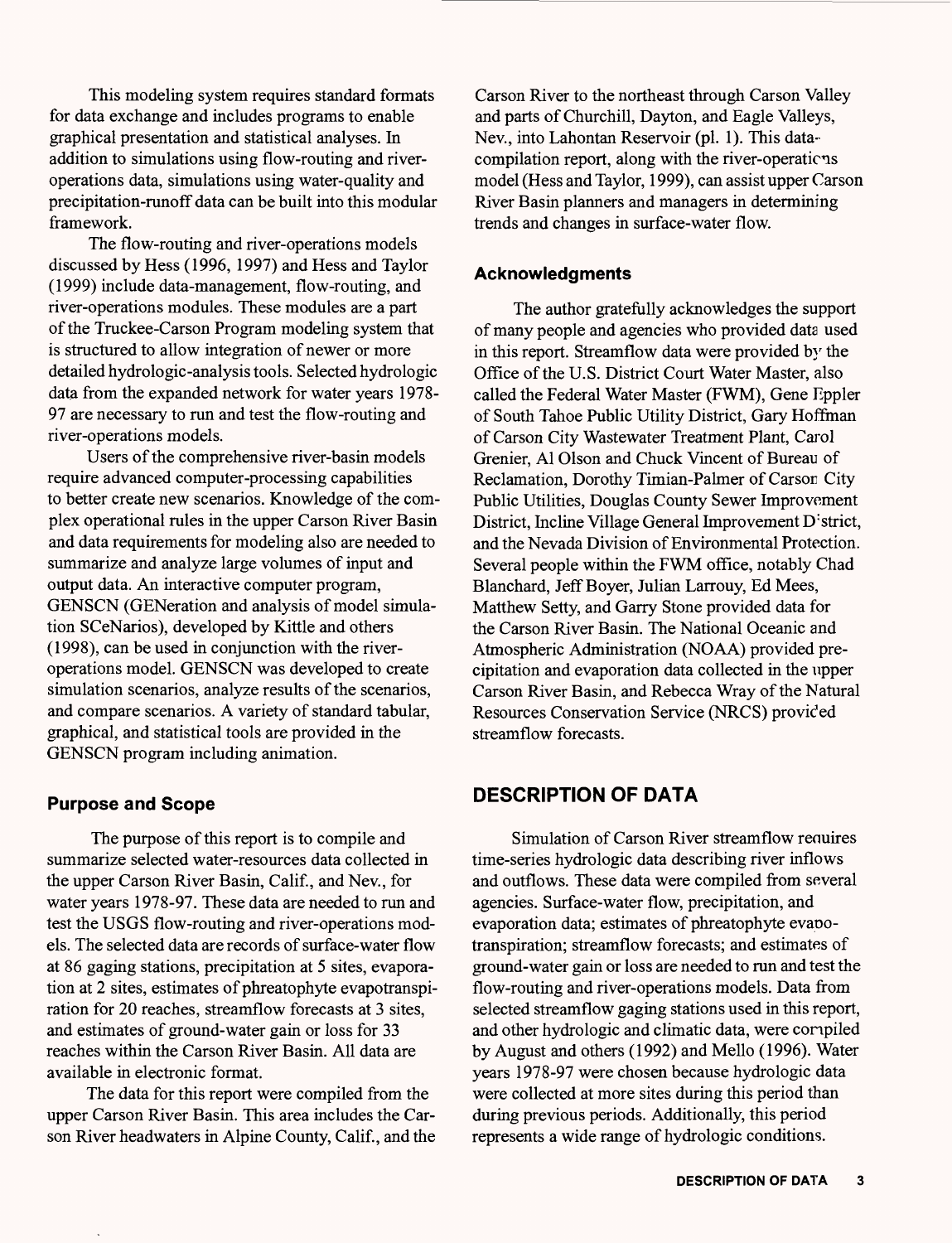The flow-routing and river-operations models are formulated using the time-series data-management system called ANNIE (Lumb and others, 1990). This interactive program includes file creation, data-set management, data analysis, and data display. ANNIE is used for management of the daily time-series data, which describes each component of the hydrologic system in the Carson River Basin. Each time series of data is assigned a unique data-set number.

The data and ANNIE are available electronically in several media including compact disk and computer access. Table 1 lists the file names, sizes, and descriptions.

**Table 1.** Name, size, and description of files used in the daily flow-routing and river-operations models for the upper Carson River Basin, California and Nevada<sup>1</sup>

| File name       | <b>Size</b><br>(bytes) | <b>Description</b>                                                                                    |
|-----------------|------------------------|-------------------------------------------------------------------------------------------------------|
| annie2.2        | 3,425,836              | Binary file containing source<br>code for data management<br>system ANNIE (Lumb and<br>others, 1990). |
| mast.carson.wdm | 15,564,800             | Binary file created by ANNIE<br>which contains data sets.                                             |

 $<sup>1</sup>$  For more information, contact Public Information Assistant: phone</sup> (775) 887-7649; e-mail <usgsinfo\_nv@usgs.gov>. The data base is available in several media, including compact disk and computer access.

## **Surface-Water Flow**

Simulation of streamflow in the upper Carson River Basin requires time-series data to describe surface-water inflows to the river. Inflows at the upstream model boundaries and tributary inflows are required to run the models. Surface-water flows at interior points within the modeled area are required to test the models. The following sections describe the sources and description of each of these required data.

Daily streamflow records for water years 1978-97 are from two USGS gaging stations. The *East Fork Carson River near Markleeville, Calif,* (site 2; pi. 1, table 2), and *West Fork Carson River at Woodfords, Calif.* (site 21), were used as inflows at the upstream model boundaries.

Tributary inflows in the upper Carson River Basin can be separated into two groups: upstream from and downstream from the *Carson River near Carson City, Nev.,* gaging station (site 60; pi. 1). Most of the

perennial tributaries are upstream from the Crrson City gaging station. These tributaries, with headwaters in the high elevations of the eastern Sierra Nevada, supply most of the tributary inflows to the upper Carson River. Additionally, most of the volume of tributary inflows of tributary drainages from higher altitudes i? supplied during the months of December to March. Downstream from the Carson City gaging station, most of the tributaries are ephemeral and normally do not supply large volumes of water to the upper Carson River. Summer thunderstorms, although rare, can provide large volumes of water to these tributaries. For this report, inflows from ephemeral tributaries downstream from the Carson City gaging station were not estimated. Data are not available to use in regression techniques because no ephemeral-tributary gaging static ns exist.

In the upper Carson River Basin, few long-term gaging stations on tributaries exist. Available data from these stations were used in regression techniques to estimate daily time series of ungaged tributary inflows in the models. Simple multiple-regression analyses related the independent variables (daily mean streamflows at index gaging stations and annual precipitation at Markleeville and Woodfords, Calif., and Minden Airport, Nev.; table 3) to the dependent variable (gaged-tributary inflows). The USGS gaging stations at *Daggett Creek near Genoa, Nev.* ; *Bryant Creek near Gardnerville, Nev.;* and *West Fork Carson River at Woodfords, Calif,* (table 2), were used as index gaging stations. Streamflow data from partial record sites in Carson Valley (table 4) were used for the dependent variable. Separate daily regression equations were developed for each tributary that included one or more of the independent variables (table 5). These equations then were used to estimate daily streamflow for the ungaged tributaries.

Only regression equations for the months of December to March were developed, when most of the tributary runoff occurs. The daily time series of inflow for 11 tributaries were then apportioned to each model reach according to the location of the tributary confluence (table 6). Estimated flow was used for gaged tributaries when no records were available.

For seven tributaries where no long-tern gaged records are available, a drainage-area relation was determined to estimate tributary inflows (table 6). Drainage areas were determined using the drily time series of streamflow from *Bryant Creek near Gardnerville, Nev.*, as an index station. The ratio of st-eamflow of Bryant Creek divided by the drainage area of Bryant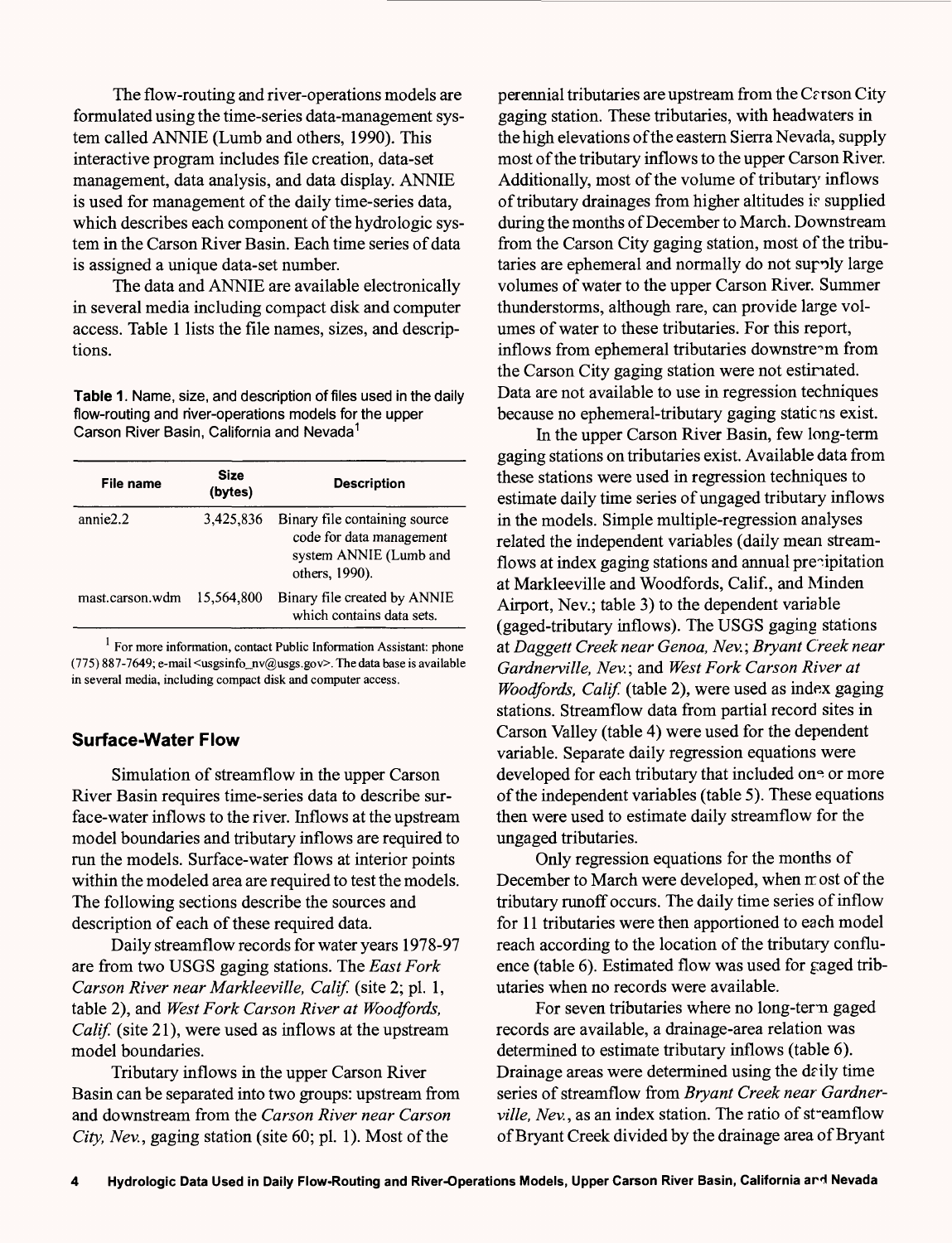### **Table 2.** Streamflow gaging stations in the upper Carson River Basin data network used in the flow-routing and river-operations models

[Acronyms: CCWUD, Carson City Water Utility Division; DCSID, Douglas County Sewer Improvement District; FWM, U.S. District Court Water Master; IVGID, Incline Village General Improvement District; MGSD, Minden-Gardnerville Sanitation District; STPUD, South Tahoe Public Utilities District; USGS, U.S. Geological Survey. Symbol: ---, not applicable]

| <b>Site</b><br>number<br>(see pl. 1) | <b>Source</b><br>of data | <b>Station number</b> | <b>Station name</b>                                                                                | Period<br>of record<br>(water year) | <b>USGS</b><br>data-set<br>number |
|--------------------------------------|--------------------------|-----------------------|----------------------------------------------------------------------------------------------------|-------------------------------------|-----------------------------------|
| 1                                    | <b>FWM</b>               |                       | East Fork Carson River Alpine Reservoir releases, near Markleeville,<br>Calif.                     | 1994-97                             | 425                               |
| 2                                    | <b>USGS</b>              | 10308200              | East Fork Carson River below Markleeville Creek, near Markleeville,<br>Calif.                      | 1978-97                             | 450                               |
| 3                                    | <b>USGS</b>              | 10308800              | Bryant Creek near Gardnerville, Nev.                                                               | 1978-80,<br>1994-97                 | 460                               |
| 4                                    | <b>USGS</b>              | 10309000              | East Fork Carson River near Gardnerville, Nev.                                                     | 1978-97                             | 475                               |
| 5                                    | <b>FWM</b>               | C82                   | Allerman Canal near Dresslerville, Nev.                                                            | 1984-97                             | 700                               |
| 6                                    | <b>USGS</b>              | 10309025              | Indian Creek near Woodfords, Calif.                                                                | 1987-89                             | 185                               |
| 7                                    | <b>USGS</b>              | 10309030              | Indian Creek near Paynesville, Calif.                                                              | 1987-89                             | 195                               |
| 8                                    | <b>USGS</b>              | 10309035              | Indian Creek above mouth near Gardnerville, Nev.                                                   | 1994-97                             | 198                               |
| 9                                    | <b>FWM</b>               | C84                   | Rocky Slough at Dresslerville, Nev.                                                                | 1982-97                             | 900                               |
| 10                                   | <b>FWM</b>               | C85                   | Edna Wilslef Ditch near Dresslerville, Nev.                                                        | 1982-97                             | 1000                              |
| 11                                   | <b>FWM</b>               | C83                   | Virginia Ditch at Dresslerville, Nev.                                                              | 1983-97                             | 800                               |
| 12                                   | <b>USGS</b>              | 10309050              | Pine Nut Creek near Gardnerville, Nev.                                                             | 1980-97                             | 1350                              |
| 13                                   | <b>FWM</b>               | C86                   | Company Ditch near Gardnerville, Nev.                                                              | 1984-97                             | 1200                              |
| 14                                   | <b>FWM</b>               | C88                   | Henningson Ditch near Gardnerville, Nev.                                                           | 1983-97                             | 1400                              |
| 15                                   | <b>FWM</b>               | C87                   | Cottonwood Slough near Gardnerville, Nev.                                                          | 1983-97                             | 1100                              |
| 16                                   | <b>MGSD</b>              | 385814119475101       | Minden-Gardnerville Sanitation District effluent near Gardnerville,<br>Nev.                        | 1978-86                             | 1150                              |
| 17                                   | <b>USGS</b>              | 10309070              | Buckeye Creek near Minden, Nev.                                                                    | 1980-97                             | 1375                              |
| 18                                   | <b>USGS</b>              | 10309100              | East Fork Carson River at Minden, Nev.                                                             | 1978-84,<br>1994-97                 | 1425                              |
| 19                                   | <b>DCSID</b>             |                       | 385815119475401 Douglas County Sewage Improvement District effluent discharge<br>near Minden, Nev. | 1978-79                             | 1475                              |
| 20                                   | <b>FWM</b>               | C89                   | Heyburn Ditch near Minden, Nev.                                                                    | 1983-97                             | 1300                              |
| 21                                   | <b>USGS</b>              | 10310000              | West Fork Carson River at Woodfords, Calif.                                                        | 1978-97                             | 50                                |
| 22                                   | <b>FWM</b>               | C <sub>76</sub>       | Snowshoe Thompson Ditch No. 2 near Woodfords, Calif.                                               | 1984-97                             | 100                               |
| 23                                   | <b>FWM</b>               |                       | West Fork Carson River Alpine Reservoir releases near Woodfords,<br>Calif.                         | 1994-97                             | 80                                |
| 24                                   | <b>FWM</b>               | C77                   | West Fork Carson River at Paynesville, Calif.                                                      | 1982-94                             | 200                               |
| 25                                   | <b>STPUD</b>             | 38450811946280        | South Tahoe Public Utility District effluent discharge near Paynesville,<br>Calif.                 | 1982-97                             | 175                               |
| 26                                   | <b>FWM</b>               | C78                   | Fredericksburg Ditch near Paynesville, Calif.                                                      | 1982-97                             | 300                               |
| 27                                   | <b>USGS</b>              | 10310300              | Fredericksburg Canyon Creek near Fredericksburg, Calif.                                            | 1981-83,<br>1988-97                 | 350                               |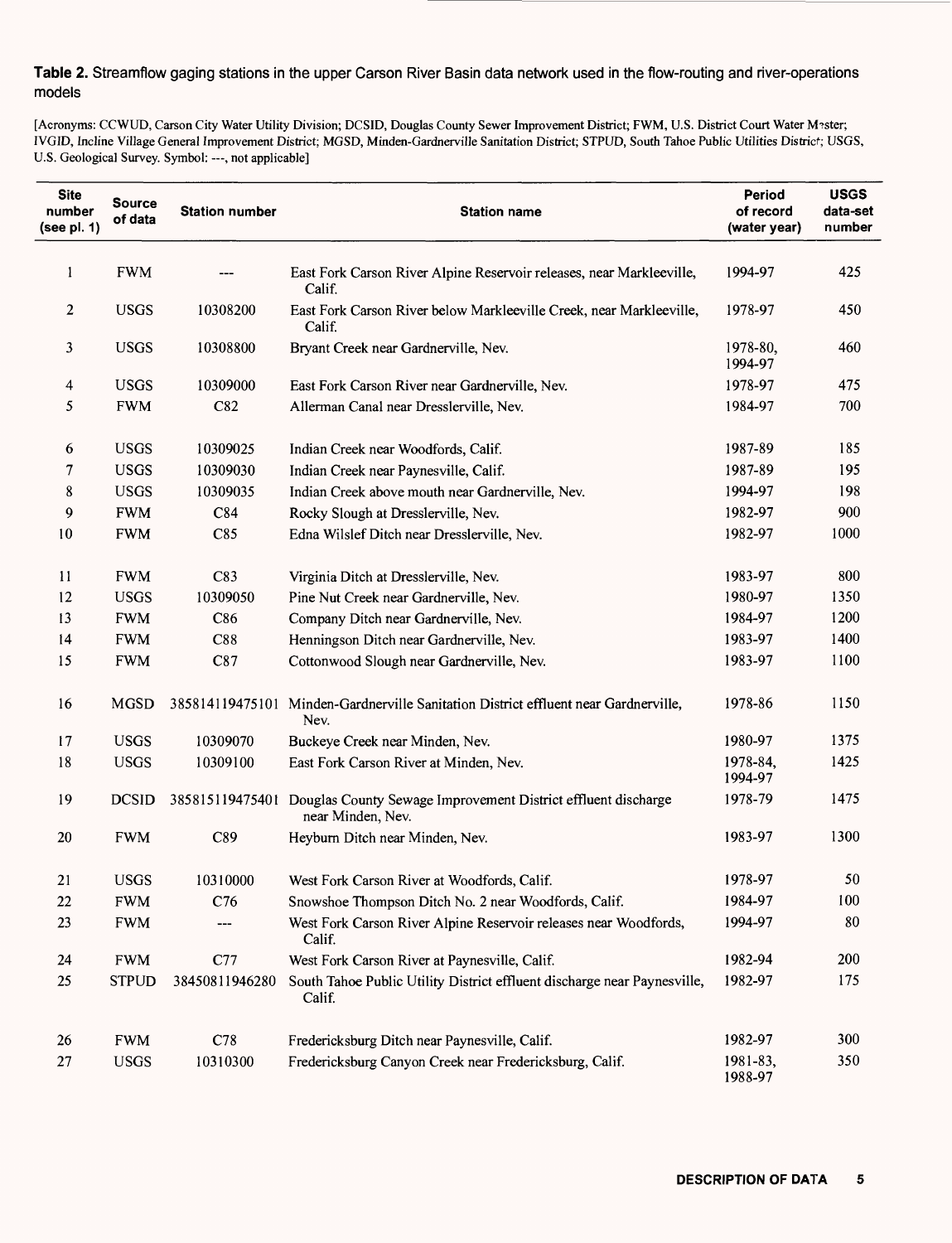| <b>Site</b><br>number<br>(see pl. 1) | <b>Source</b><br>of data | <b>Station number</b> | <b>Station name</b>                                                                           | Period<br>of record<br>(water year\ | <b>USGS</b><br>data-set<br>number |
|--------------------------------------|--------------------------|-----------------------|-----------------------------------------------------------------------------------------------|-------------------------------------|-----------------------------------|
|                                      |                          |                       |                                                                                               |                                     |                                   |
| 28                                   | <b>FWM</b>               | C79                   | West Fork Carson River at Dressler Lane near Fredericksburg, Calif.                           | 1982-97                             | 400                               |
| 29                                   | <b>FWM</b>               | C80                   | Brockliss Slough at Ruhenstroth Dam near Gardnerville, Nev.                                   | 1982-97                             | 500                               |
| 30                                   | <b>FWM</b>               | C81                   | Brockliss Slough at Scossa Box near Gardnerville, Nev.                                        | 1982-97                             | 600                               |
| 31                                   | <b>USGS</b>              | 1030909020            | Cottonwood Slough at State Highway 88 near Minden, Nev.                                       | 1994-97                             | 1260                              |
| 32                                   | <b>USGS</b>              | 1030909042            | Martin Slough at U.S. Highway 395 near Minden, Nev.                                           | 1994-97                             | 1259                              |
| 33                                   | <b>USGS</b>              | 1030909046            | Middle Ditch at Muller Lane near Minden, Nev.                                                 | 1994-95                             | 1264                              |
| 34                                   | <b>USGS</b>              | 1030909048            | East Ditch at Muller Lane near Minden, Nev.                                                   | 1994-95                             | 1263                              |
| 35                                   | <b>USGS</b>              | 1030909055            | Martin Slough-Heyburn Ditch Return at U.S. Highway 395 near<br>Minden, Nev.                   | 1994-97                             | 1258                              |
| 36                                   | <b>USGS</b>              | 1030909060            | Heyburn Ditch Return at Slash Bar H Ranch Road at U.S. Highway 395<br>near Minden, Nev.       | 1994-95                             | 1256                              |
| 37                                   | <b>USGS</b>              | 1030909065            | Heyburn Ditch Return at U.S. Highway 395 near Minden, Nev.                                    | 1994-95                             | 1257                              |
| 38                                   | <b>USGS</b>              | 1030909070            | Heyburn Ditch Return near Dangberg Well at U.S. Highway 395 near<br>Minden, Nev.              | 1994-95                             | 1255                              |
| 39                                   | <b>USGS</b>              | 1030909075            | Heyburn Ditch Return at Airport Road and U.S. Highway 395 near<br>Minden, Nev.                | 1994-95                             | 1254                              |
| 40                                   | <b>USGS</b>              | 1030909080            | Heyburn Ditch Return 0.75 mile south of Johnson Lane at U.S.<br>Highway 395 near Minden, Nev. | 1994-95                             | 1253                              |
| 41                                   | <b>USGS</b>              | 1030909085            | Heyburn Ditch Return 0.25 mile south of Johnson Lane at U.S.<br>Highway 395 near Minden, Nev. | 1994-95                             | 1252                              |
| 42                                   | <b>USGS</b>              | 1030909090            | Heyburn Ditch Return at Johnson Lane and U.S. Highway 395 near<br>Minden, Nev.                | 1994-95                             | 1251                              |
| 43                                   | <b>USGS</b>              | 1030909095            | Heyburn Ditch Return at Stephanie Lane near Minden, Nev.                                      | 1994-95                             | 1250                              |
| 44                                   | <b>USGS</b>              | 1030909710            | St. Louis Straight Ditch at State Highway 88 near Minden, Nev.                                | 1994-97                             | 1262                              |
| 45                                   | <b>USGS</b>              | 10309110              | Home Slough at State Highway 88 near Minden, Nev.                                             | 1994-97                             | 1261                              |
| 46                                   | <b>USGS</b>              | 10309113              | Home Slough at Muller Lane near Minden, Nev.                                                  | 1994-95                             | 1267                              |
| 47                                   | <b>USGS</b>              | 10309117              | Home Slough Return at Muller Lane near Minden, Nev.                                           | 1994-95                             | 1266                              |
| 48                                   | <b>USGS</b>              | 10309118              | West Ditch at Muller Lane near Minden, Nev.                                                   | 1994-95                             | 1265                              |
| 49                                   | <b>USGS</b>              | 103103576             | West Fork Carson River West Ditch at Muller Lane near Minden, Nev.                            | 1994-95                             | 1269                              |
| 50                                   | <b>USGS</b>              | 103103577             | West Fork Carson River East Ditch at Muller Lane near Minden, Nev.                            | 1994-95                             | 1268                              |
| 51                                   | <b>USGS</b>              | 10310358              | West Fork Carson River at Muller Lane near Minden, Nev.                                       | 1994-97                             | 1330                              |
| 52                                   | <b>USGS</b>              | 10310400              | Daggett Creek near Genoa, Nev.                                                                | 1978-83,<br>1989-97                 | 650                               |
| 53                                   | <b>USGS</b>              | 10310402              | East Branch Brockliss Slough at Muller Lane near Minden, Nev.                                 | 1994-97                             | 1310                              |
| 54                                   | <b>USGS</b>              | 10310403              | West Branch Brockliss Slough at Muller Lane near Minden, Nev.                                 | 1994-97                             | 1320                              |
| 55                                   | <b>USGS</b>              | 10310405              | Carson River at Genoa, Nev.                                                                   | 1978-81                             | 675                               |

**Table 2.** Streamflow gaging stations in the upper Carson River Basin data network used in the flow-routing and river-operations models-Continued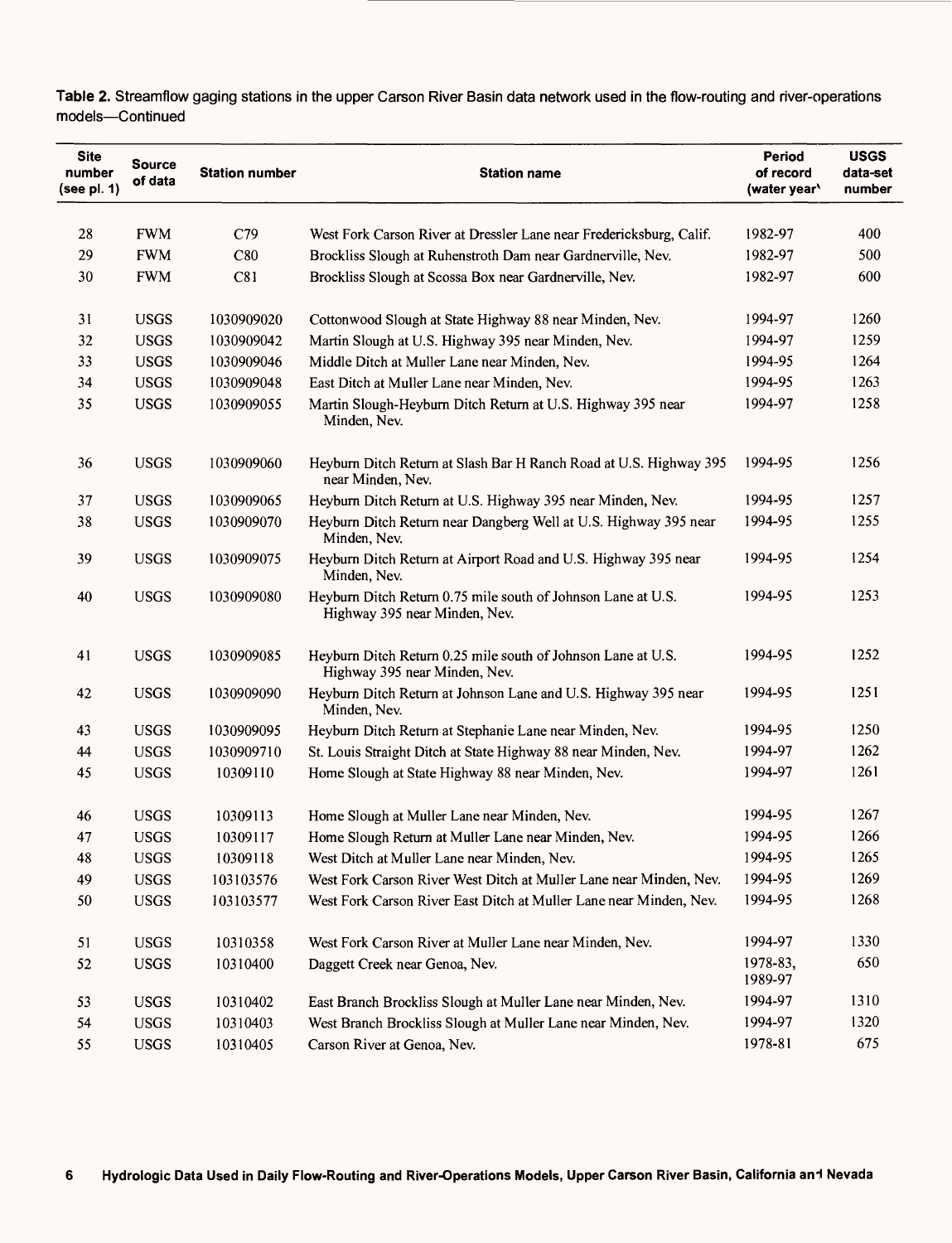| <b>Site</b><br>number<br>(see pl. 1) | <b>Source</b><br>of data  | <b>Station number</b> | <b>Station name</b>                                                                                       | Period<br>of record<br>(water year) | <b>USGS</b><br>data-set<br>number |
|--------------------------------------|---------------------------|-----------------------|-----------------------------------------------------------------------------------------------------------|-------------------------------------|-----------------------------------|
|                                      |                           |                       |                                                                                                           |                                     |                                   |
| 56                                   | <b>USGS</b>               | 10310447              | Ambrosetti Pond near Genoa, Nev.                                                                          | 1992-97                             | 1445                              |
| 57                                   | <b>USGS</b>               | 10310448              | Ambrosetti Pond Outlet near Genoa, Nev.                                                                   | 1992-97                             | 1446                              |
| 58                                   | <b>IVGID</b>              | 390426119460401       | Incline Village General Improvement District treatment plant effluent<br>discharge near Carson City, Nev. | 1978-85                             | 1435                              |
| 59                                   | <b>USGS</b>               | 10310500              | Clear Creek near Carson City, Nev.                                                                        | 1989-97                             | 1440                              |
| 60                                   | <b>USGS</b>               | 10311000              | Carson River near Carson City, Nev.                                                                       | 1978-97                             | 1450                              |
| 61                                   | <b>FWM</b>                | C61                   | Mexican Ditch near Carson City, Nev.                                                                      | 1978-97                             | 1500                              |
| 62                                   | <b>CCWUD</b>              | ---                   | Carson River municipal diversion at Carson City, Nev.                                                     | 1991-97                             | ---                               |
| 63                                   | <b>USGS</b>               | 10311100              | Kings Canyon Creek near Carson City, Nev.                                                                 | 1978-97                             | 1460                              |
| 64                                   | <b>USGS</b>               | 10311200              | Ash Canyon Creek near Carson City, Nev.                                                                   | 1978-97                             | 1465                              |
| 65                                   | <b>USGS</b>               | 10311260              | Vicee Canyon Creek near Sagebrush Ranch near Carson City, Nev.                                            | 1983-85,<br>1989-97                 | 1470                              |
| 66                                   |                           |                       | CCWUD 391036119422401 Carson City Wastewater Treatment Plant effluent discharge at<br>Carson City, Nev.   | 1978-86                             | 1525                              |
| 67                                   | <b>USGS</b>               | 10311300              | Eagle Valley Creek at Carson City, Nev.                                                                   | 1985-97                             | 1550                              |
| 68                                   | <b>USGS</b>               | 10311400              | Carson River at Deer Run Road near Carson City, Nev.                                                      | 1979-85.<br>1990-97                 | 1575                              |
| 69                                   | <b>FWM</b>                | C62                   | Dayton Town (Rose) Ditch near Dayton, Nev.                                                                | 1978-97                             | 1600                              |
| 70                                   | <b>FWM</b>                | C63                   | Randall (Dayton) Ditch near Dayton, Nev.                                                                  | 1978-88                             | 1700                              |
| 71                                   | <b>FWM</b>                | C64                   | Fish Ditch near Dayton, Nev.                                                                              | 1978-97                             | 1800                              |
| 72                                   | <b>FWM</b>                | C65                   | Baroni Ditch near Dayton, Nev.                                                                            | 1978-97                             | 1900                              |
| 73                                   | <b>USGS</b>               | 10311700              | Carson River at Dayton, Nev.                                                                              | 1994-97                             | 1950                              |
| 74                                   | <b>FWM</b>                | C66                   | Rock Point Mill and Cardelli Ditch near Dayton, Nev.                                                      | 1978-97                             | 2000                              |
| 75                                   | <b>FWM</b>                | C67                   | Quilici (Ghiglieri) Ditch near Dayton, Nev.                                                               | 1978-97                             | 2175                              |
| 76                                   | <b>FWM</b>                | C68                   | Gee Ditch near Dayton, Nev.                                                                               | 1978-97                             | 2000                              |
| 77                                   | <b>FWM</b>                | C69                   | Koch (Chaves) Ditch near Dayton, Nev.                                                                     | 1978-97                             | 2300                              |
| 78                                   | <b>USGS</b>               | 10311875              | Carson River near Clifton, Nev.                                                                           | 1992-97                             | 2350                              |
| 79                                   | <b>FWM</b>                | C70A                  | Houghman and Howard Ditch No. 1 near Fort Churchill, Nev.                                                 | 1978-97                             | 2650                              |
| 80                                   | <b>FWM</b>                | C70B                  | Houghman and Howard Ditch No. 2 near Fort Churchill, Nev.                                                 | 1978-97                             | 2600                              |
| 81                                   | <b>USGS</b><br><b>FWM</b> | 10311900<br>C71       | Buckland Ditch near Fort Churchill, Nev.                                                                  | 1978-97                             | 2700                              |
| 82                                   | <b>FWM</b>                | C71A                  | South Buckland Ditch near Fort Churchill, Nev.                                                            | 1978-97                             | 2900                              |
| 83                                   | <b>FWM</b>                | C72                   | Lower Buckland Ditch near Fort Churchill, Nev.                                                            | 1978-97                             | 2800                              |
| 84                                   | <b>USGS</b>               | 10312000              | Carson River near Fort Churchill, Nev.                                                                    | 1978-97                             | 2750                              |
| 85                                   | <b>USGS</b>               | 10312100              | Lahontan Reservoir near Fallon, Nev.                                                                      | 1978-97                             | 3000                              |
| 86                                   | <b>USGS</b>               | 10312150              | Carson River below Lahontan Dam near Fallon, Nev.                                                         | 1978-97                             | 3100                              |

Table 2. Streamflow gaging stations in the upper Carson River Basin data network used in the flow-routing and river-ope-ations models-Continued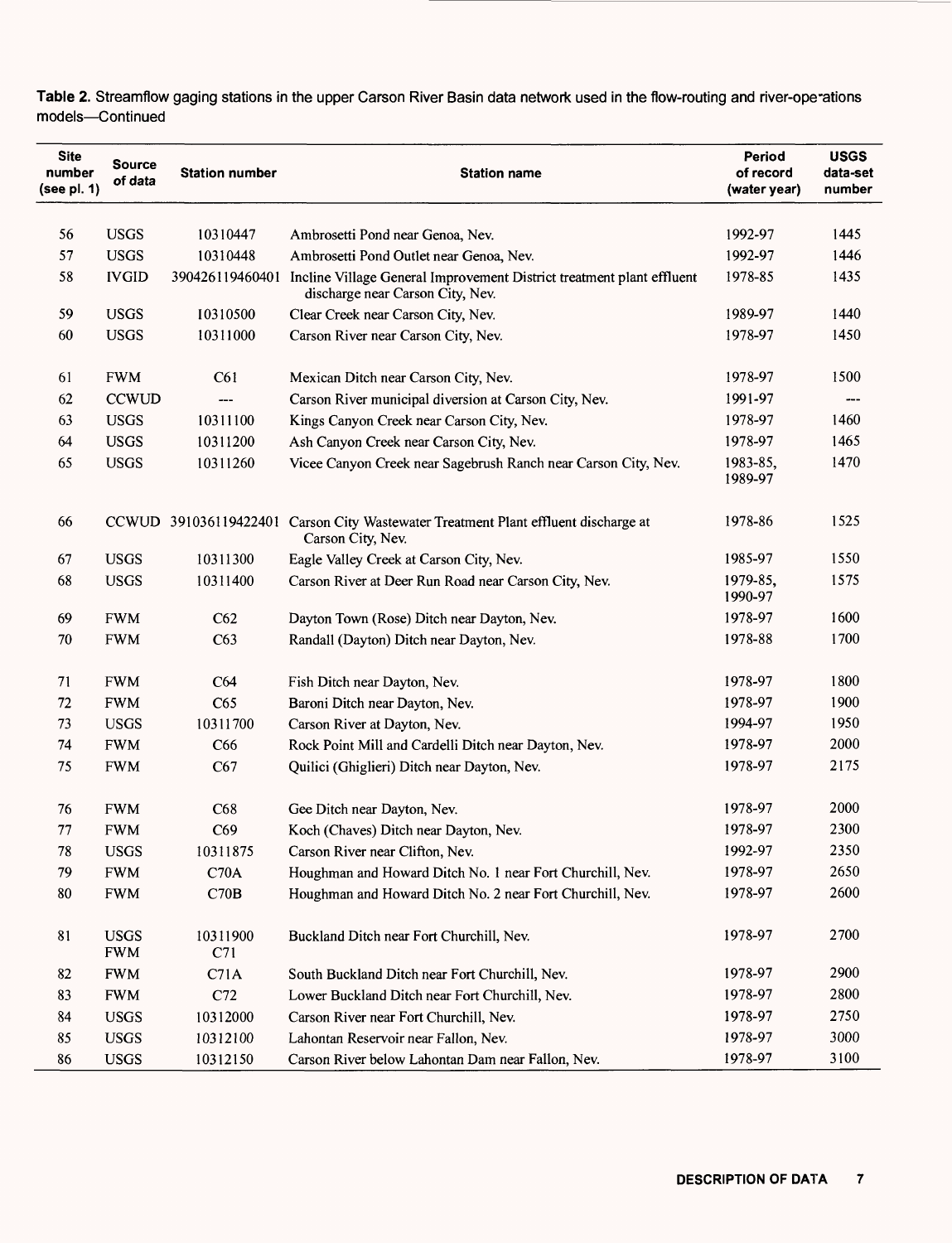#### **Table 3.** Climate stations used in the upper Carson River Basin flow-routing and river-operations models

| <b>Station name</b><br>(see fig. 1) | Data type     | Period<br>of record<br>(water year) | <b>USGS</b><br>data-set<br>number |
|-------------------------------------|---------------|-------------------------------------|-----------------------------------|
| Carson City, Nev.                   | precipitation | 1978-97                             | 8005                              |
| Fallon Experimental Station, Nev.   | evaporation   | 1978-97                             | 8062                              |
| Lahontan Dam, Nev.                  | precipitation | 1978-97                             | 8015                              |
| Markleeville, Calif.                | precipitation | 1990-97                             | 8045                              |
| Minden Airport, Nev.                | precipitation | 1978-97                             | 8038                              |
| Tahoe City, Calif.                  | evaporation   | 1978-97                             | 8072                              |
| Woodfords, Calif.                   | precipitation | 1978-90                             | 8055                              |

[Data from the National Oceanic and Atmospheric Administration. Abbreviation: USGS, U.S. Geological Survey]

**Table 4.** Partial-record sites in Carson Valley, California and Nevada, used to estimate tributary inflow to the upper Carson River Basin

| <b>Station</b><br>number | <b>Station name</b>                                     | Period of record<br>(water year)                                          |
|--------------------------|---------------------------------------------------------|---------------------------------------------------------------------------|
| 10308800                 | Bryant Creek near Gardnerville, Nev.                    | <sup>a</sup> 1961-69, 1976-77, <sup>a</sup> 1978-80, <sup>a</sup> 1994-97 |
| 10310300                 | Fredericksburg Canyon Creek near Fredericksburg, Calif. | 1972-73, 1976-77, 1981-83, <sup>8</sup> 1988-97                           |
| 10310330                 | Luther Creek near Fredericksburg, Calif.                | 1976-77, 1981-83, 1989-96                                                 |
| 10310360                 | Jobs Canvon Creek near Minden, Nev.                     | 1976, 1981-83, 1989-97                                                    |
| 10310370                 | Sheridan Creek near Minden, Nev.                        | 1981-83, 1989-96                                                          |
|                          |                                                         |                                                                           |
| 10310385                 | Mott Canyon Creek near Minden, Nev.                     | 1969, 1971, 1973, 1976-77, 1981-83, 1987-96                               |
| 10310400                 | Daggett Creek near Genoa, Nev.                          | <sup>b</sup> 1965-83, 1989-97                                             |
| 10310410                 | Genoa Canyon Creek at Genoa, Nev.                       | 1969, 1972, 1976-77, 1981-82, 1988-97                                     |
| 10310415                 | Sierra Canyon Creek near Genoa, Nev.                    | 1969, 1972, 1976-77, 1981-83, 1989-96                                     |
| 10310500                 | Clear Creek near Carson City, Nev.                      | <sup>a</sup> 1948-62, 1963-88, <sup>a</sup> 1989-97                       |

a Continuous streamflow data.

b Intermittent pumping of effluent from Lake Tahoe area occurred upstream from gage, Feb. 1969-Nov. 1971.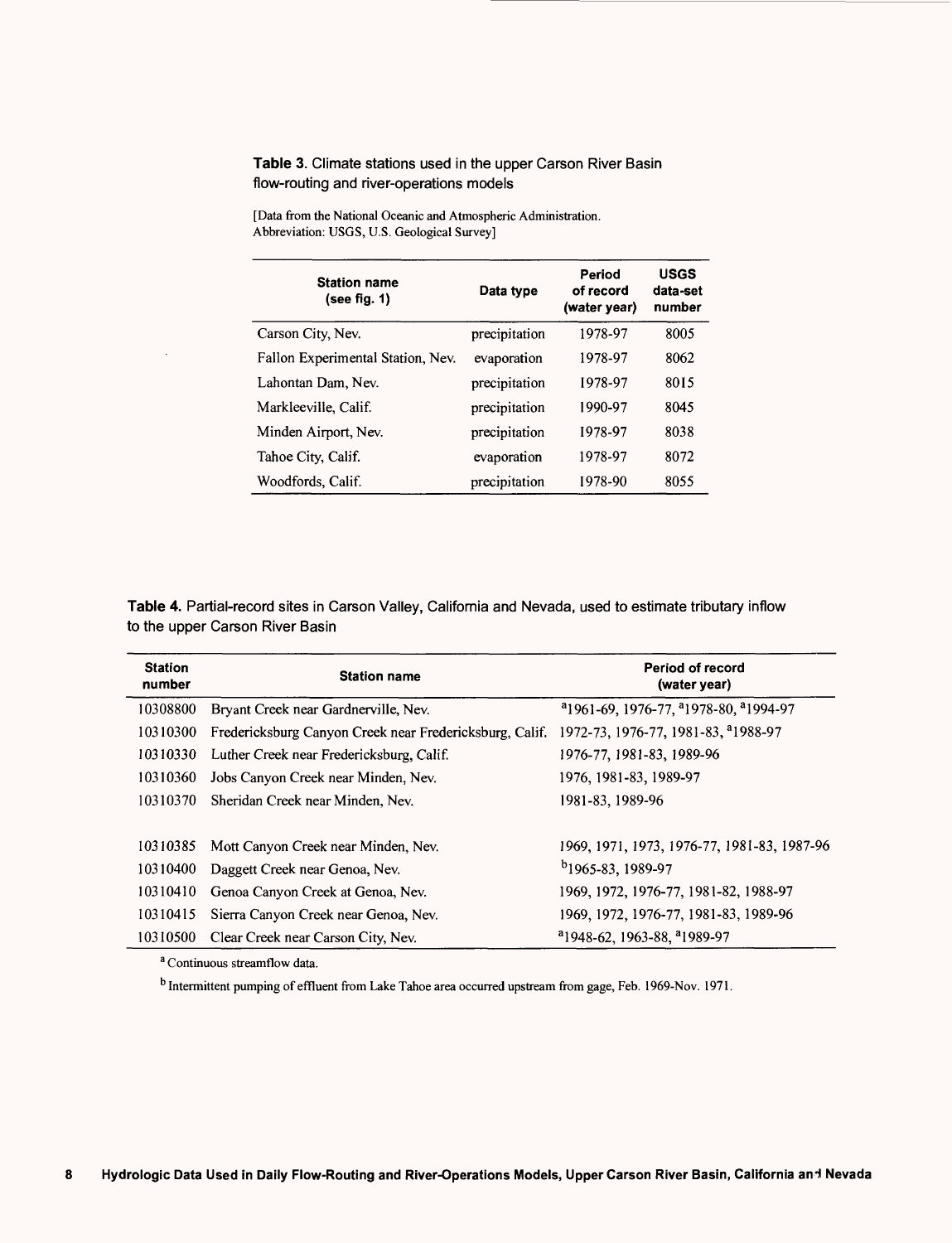#### **Table 5.** Daily regression equations used to determine tributary inflow from December to March in the upper Carson River Basin

[Q<sub>XXXXXXX</sub>, daily streamflow for station XXXXXXXX, in cubic feet per second; P<sub>Mville/Wood</sub> - annual precipitation at Markleeville and Woodfords, Calif.<br>(table 3), in inches; P<sub>Minden</sub> - annual precipitation at Minden Air

| <b>Station</b><br>number | <b>Station name</b>                                              | <b>Regression equation used</b><br>to estimate streamflows <sup>1</sup>          | <b>Confficient</b><br>of determination |
|--------------------------|------------------------------------------------------------------|----------------------------------------------------------------------------------|----------------------------------------|
|                          | 10308800 Bryant Creek near Gardnerville, Nev.                    | $Q_{10308800} = 0.10 P_{Mville/Wood}$<br>$+0.06 Q_{10310000}$                    | 0.70                                   |
|                          | 10310300 Fredericksburg Canyon Creek near Fredericksburg, Calif. | $Q_{10310300} = -0.05 + 0.24 P_{\text{Minden}} +$<br>$0.014 Q_{10310000}$        | $.70\,$                                |
|                          | 10310330 Luther Creek near Fredericksburg, Calif.                | $Q_{10310330} = -1.32 + 0.14 P_{\text{Minden}} + 2.04$<br>$Q_{10310400}$         | .65                                    |
|                          | 10310360 Jobs Canyon Creek near Minden, Nev.                     | $Q_{10310360} = -0.81 + 0.18 P_{\text{Minden}} + 0.74$<br>$Q_{10310400}$         | .51                                    |
|                          | 10310370 Sheridan Creek near Minden, Nev.                        | $Q_{10310370} = -0.14 + 0.15 P_{\text{Minden}} + 0.01$<br>$Q_{10310400}$         | .38                                    |
|                          | 10310380 Monument Creek near Minden, Nev. <sup>2</sup>           | $Q_{10310380} = 1.44 + 0.85 Q_{10310400}$                                        | ---                                    |
|                          | 10310385 Mott Canyon Creek near Minden, Nev.                     | $Q_{10310385} = 0.27 + 0.11 P_{\text{Minden}} + 0.74$<br>$Q_{10310400}$          | .59                                    |
|                          | 10310400 Daggett Creek near Genoa, Nev.                          | $Q_{10310400} = 1.02 + 0.009 P_{\text{Minden}} +$<br>$0.004 Q_{10310000}$        | .53                                    |
|                          | 10310410 Genoa Canyon Creek at Genoa, Nev.                       | $Q_{10310410} = 0.26 + 0.03$ P <sub>Minden</sub> + 0.30<br>Q <sub>10310400</sub> | .37                                    |
|                          | 10310415 Sierra Canyon Creek near Genoa, Nev.                    | $Q_{10310415} = -0.93 + 0.06 P_{\text{Minden}} + 1.29$<br>$Q_{10310400}$         | .85                                    |
|                          | 10310500 Clear Creek near Carson City, Nev.                      | $Q_{10310500} = -3.29 + 5.62 Q_{10310400}$                                       | .84                                    |

 $^{1}$  Q<sub>10310000</sub> - streamflow for station 10310000 West Fork Carson River at Woodfords, Calif.

Q<sub>10310400</sub> - streamflow for station 10310400 Daggett Creek near Genoa, Nev.

 $2$  From Maurer (1986, p. 14).

Creek was calculated. This ratio was multiplied by each of the drainage areas of the seven tributaries to determine daily streamflow. Then, these daily time series of ungaged inflows for seven tributaries were apportioned to each model reach by drainage-area relation according to where the tributary flows into the Carson River (table 6).

Surface-water flow data within the modeled area are used to test the models. These daily streamflow data for sites on mainstem streams, tributaries, and irrigation ditches for water years 1978-97 were obtained from several agencies and consolidated into a single Carson River data base (table 2). The locations of all surface-water gaging stations compiled in this data base are shown on plate 1. The map number (pi. 1), source of data, station number, name, period of record, and data-set number are listed in table 2.

The USGS has several gaging stations along the mainstem and tributaries of the Carson River, which typically are operated all year. However, data were not collected at all gaging stations for the entire period of water years 1978-97 (table 2). The FWM operates gaging stations on many irrigation ditches along the Carson River. These stations are used to collect streamflow data only during irrigation season (from about April to October). This gaging-station network is divided into two groups: (1) stations upstream from Carson City, and (2) stations downstream from Carson City. Stations upstream from Carson City were operated to collect streamflow data beginning in the spring of 1982 using continuous stage recorders. Stitions downstream from Carson City were operated to collect streamflow data beginning in spring of 1978. However, discontinuous periodic staff-gage readings were used and continue to be used to determine instantaneous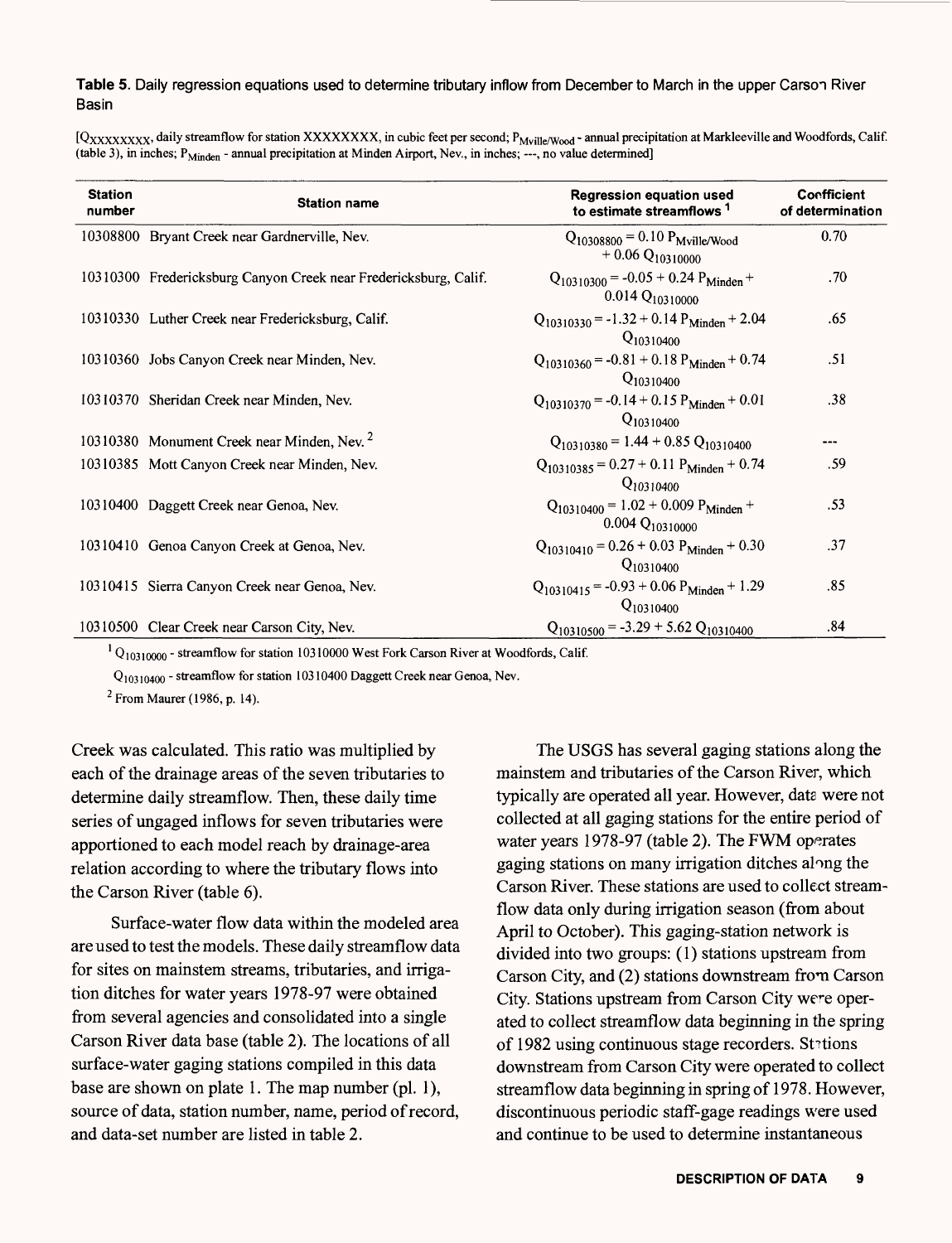#### **Table 6.** Tributary-inflow estimates, by reach, used in the upper Carson River Basin flow-routing and river-operations models

| <b>Stream name</b>            | Reach<br>number<br>(see pl. $1)$ | Tributary or canyon name                                   | Data type                                        | <b>USGS</b><br>data-set<br>number |
|-------------------------------|----------------------------------|------------------------------------------------------------|--------------------------------------------------|-----------------------------------|
| <b>East Fork Carson River</b> | 1                                |                                                            |                                                  | ---                               |
| <b>East Fork Carson River</b> | 2                                |                                                            |                                                  |                                   |
| <b>East Fork Carson River</b> | 3                                | Cottonwood Canyon                                          | drainage-area relation                           | 9812                              |
| <b>East Fork Carson River</b> | 4                                | <b>Bryant Creek</b>                                        | observed and regression                          | 9810                              |
| <b>East Fork Carson River</b> | 5                                | East Fork unnamed tributaries                              | drainage-area relation                           | 9815                              |
| East Fork Carson River        | 6                                | Bodie Flat tributary                                       | drainage-area relation                           | 9811                              |
| <b>East Fork Carson River</b> | 7                                |                                                            |                                                  |                                   |
| <b>East Fork Carson River</b> | 8                                |                                                            |                                                  |                                   |
| <b>East Fork Carson River</b> | 9                                | ---                                                        |                                                  |                                   |
| <b>East Fork Carson River</b> | 10                               | ---                                                        | ---                                              |                                   |
| East Fork Carson River        | 11                               | ---                                                        | ---                                              |                                   |
| <b>West Fork Carson River</b> | 13                               |                                                            |                                                  |                                   |
| West Fork Carson River        | $\overline{14}$                  |                                                            | ---                                              |                                   |
| West Fork Carson River        | 15                               |                                                            |                                                  |                                   |
| West Fork Carson River        | 16                               | West Fork unnamed tributaries drainage-area relation       |                                                  | 9817                              |
| West Fork Carson River        | 17                               |                                                            |                                                  |                                   |
| West Fork Carson River        | 18                               |                                                            |                                                  |                                   |
| West Fork Carson River        | 19                               |                                                            |                                                  |                                   |
| West Fork Carson River        | 20                               |                                                            |                                                  |                                   |
| West Fork Carson River        | 21                               |                                                            | ---                                              | ---                               |
| Carson River                  | 22                               |                                                            |                                                  |                                   |
| <b>Brockliss Slough</b>       | 23                               |                                                            |                                                  | $---$                             |
| <b>Brockliss Slough</b>       | 24                               | Fredericksburg Canyon Creek                                | observed and regression                          | 9803                              |
|                               |                                  | Luther Creek                                               | regression                                       | 9801                              |
|                               |                                  | Jobs Canyon Creek<br>Sheridan Creek                        | regression                                       | 9808<br>9806                      |
|                               |                                  | <b>Stutler Creek</b>                                       | regression<br>drainage-area relation             | 9813                              |
| <b>Brockliss Slough</b>       | 25                               | Monument Creek                                             | regression                                       | 9804                              |
| <b>Brockliss Slough</b>       | 26                               | Mott Canyon Creek                                          | regression                                       | 9809                              |
|                               |                                  |                                                            |                                                  |                                   |
| <b>Brockliss Slough</b>       | 27                               | Daggett Creek                                              | observed and regression                          | 9800                              |
| <b>Brockliss Slough</b>       | 28                               | Genoa Canyon Creek<br>Sierra Canyon Creek                  | regression<br>regression                         | 9807<br>9805                      |
| Carson River                  | 29                               |                                                            |                                                  | $\overline{a}$                    |
| Carson River                  | 30                               |                                                            |                                                  | $---$                             |
| Carson River                  | 31                               | Eastern unnamed tributaries<br>Western unnamed tributaries | drainage-area relation<br>drainage-area relation | 9814<br>9816                      |
| Carson River                  | 32                               | Clear Creek                                                | regression                                       | 9816                              |

[Symbol: ---, not applicable. Abbreviation: USGS, U.S. Geological Survey]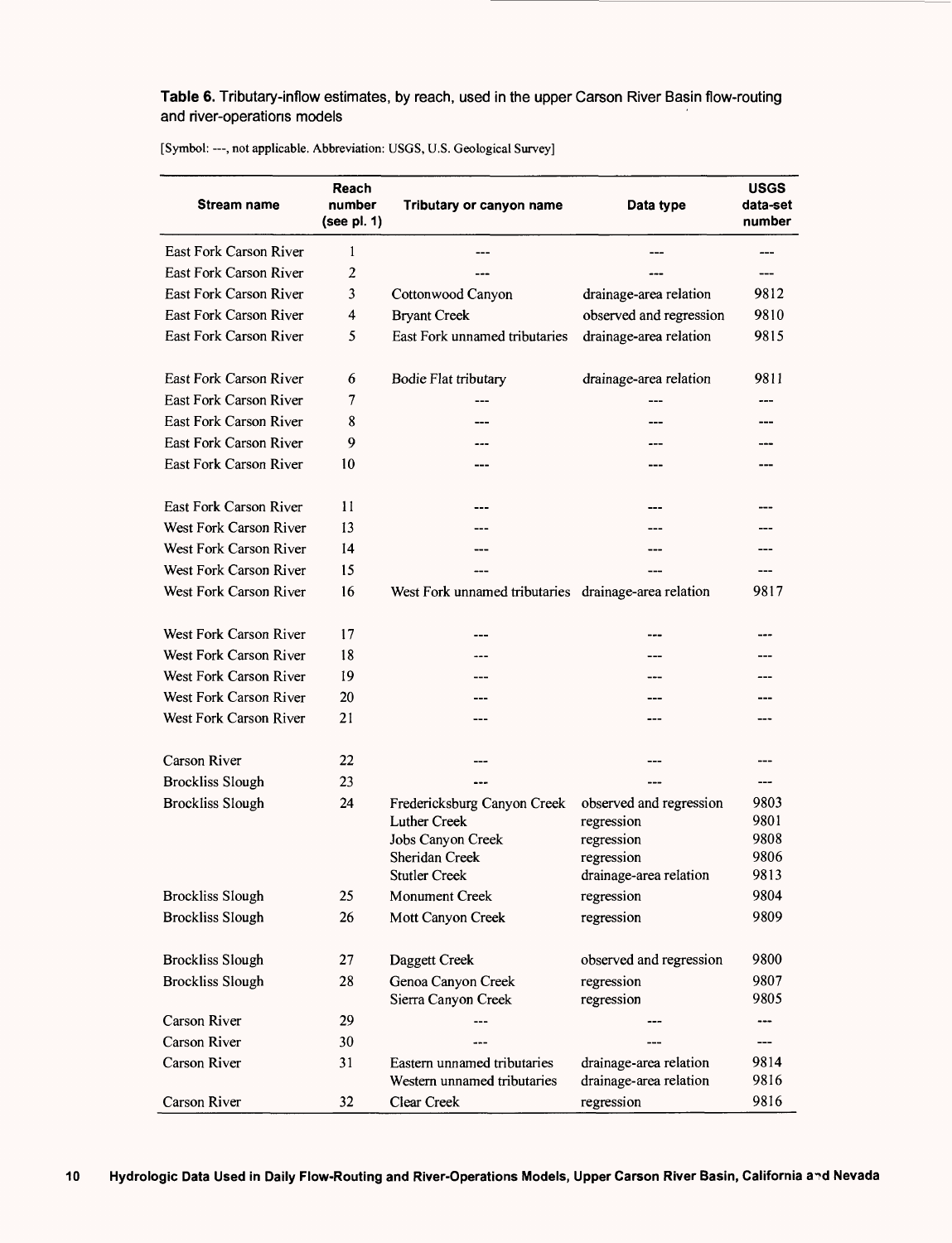streamflow. Methods for estimating missing daily streamflow data between these periodic staff-gage readings are described by Hess (1996, p. 10-12).

#### **Precipitation and Evaporation**

Simulation of streamflow gain or loss due to precipitation, evaporation, and evapotranspiration from phreatophytes require input time-series data. The riveroperations model accounts for these gains or losses at each reach.

Daily precipitation and evaporation data for the upper Carson River Basin (table 3) were collected at five precipitation-gage sites and two standard-pan sites operated by NOAA. The evaporation and precipitation data were distributed to each model reach as listed in table 7.

#### **Estimates of Phreatophyte Evapotranspiration**

Time-series data of streamflow loss due to evapotranspiration from phreatophytes were estimated. The total monthly evapotranspiration rate for each

designated channel reach was estimated by eccounting for phreatophyte acreage, annual evapotransniration rate for typical species, and monthly distribution of annual evapotranspiration (table 8). The approximate extent of phreatophyte coverage and species composition along designated channel reaches of the Carson River were determined during field reconnaissance (Glancy and Katzer, 1976), and from aerial photographs taken in 1994 (Maurer, 1997, pi. 1).

Assuming that phreatophytes can affect streamflow, acreage of phreatophyte coverage within 50 ft of the river banks was estimated. The annual evapotranspiration rate for each typical phreatophyte species was estimated using previous studies as a guideline (Robinson, 1958; Glancy and Katzer, 1976; and Maurer, 1986). The monthly distribution of average annual evapotranspiration rates (data set 2010) was estimated using guidelines described by Duell (1988). The timeseries data were applied only to the Carson River downstream from the confluence of the East Fork, 'Vest Fork, and Brockliss Slough (reaches 29-48; pl. 1). The evapotranspiration rate, in cubic feet per second per year (table 8), was multiplied by data set 2010 to simulate

**Table 7.** Evaporation and precipitation stations, by reach, used in the upper Carson River Basin flow-routing and river-operations models

| <b>Stream name</b>     | Reach number<br>(see pl. 1) | <b>Evaporation station</b> | <b>Precipitation station</b>    |
|------------------------|-----------------------------|----------------------------|---------------------------------|
| East Fork Carson River | 1                           | Tahoe City, Calif.         | Woodfords /Markleeville, Calif. |
| East Fork Carson River | 2                           | Tahoe City, Calif.         | Woodfords/Markleeville, Calif.  |
| East Fork Carson River | 3                           | Tahoe City, Calif.         | Woodfords/Markleeville, Calif.  |
| East Fork Carson River | 4                           | Tahoe City, Calif.         | Woodfords/Markleeville, Calif.  |
| East Fork Carson River | 5                           | Tahoe City, Calif.         | Woodfords/Markleeville, Calif.  |
| East Fork Carson River | 6                           | Tahoe City, Calif.         | Woodfords/Markleeville, Calif.  |
| East Fork Carson River | $\overline{7}$              | Tahoe City, Calif.         | Minden Airport, Nev.            |
| East Fork Carson River | 8                           | Tahoe City, Calif.         | Minden Airport, Nev.            |
| East Fork Carson River | 9                           | Tahoe City, Calif.         | Minden Airport, Nev.            |
| East Fork Carson River | 10                          | Tahoe City, Calif.         | Minden Airport, Nev.            |
| East Fork Carson River | $_{\rm 11}$                 | Tahoe City, Calif.         | Minden Airport, Nev.            |
| West Fork Carson River | 13                          | Tahoe City, Calif.         | Woodfords /Markleeville, Calif. |
| West Fork Carson River | 14                          | Tahoe City, Calif.         | Woodfords/Markleeville, Calif.  |
| West Fork Carson River | 15                          | Tahoe City, Calif.         | Woodfords/Markleeville, Calif.  |
| West Fork Carson River | 16                          | Tahoe City, Calif.         | Woodfords /Markleeville, Calif. |

[Data from the National Oceanic and Atmospheric Administration]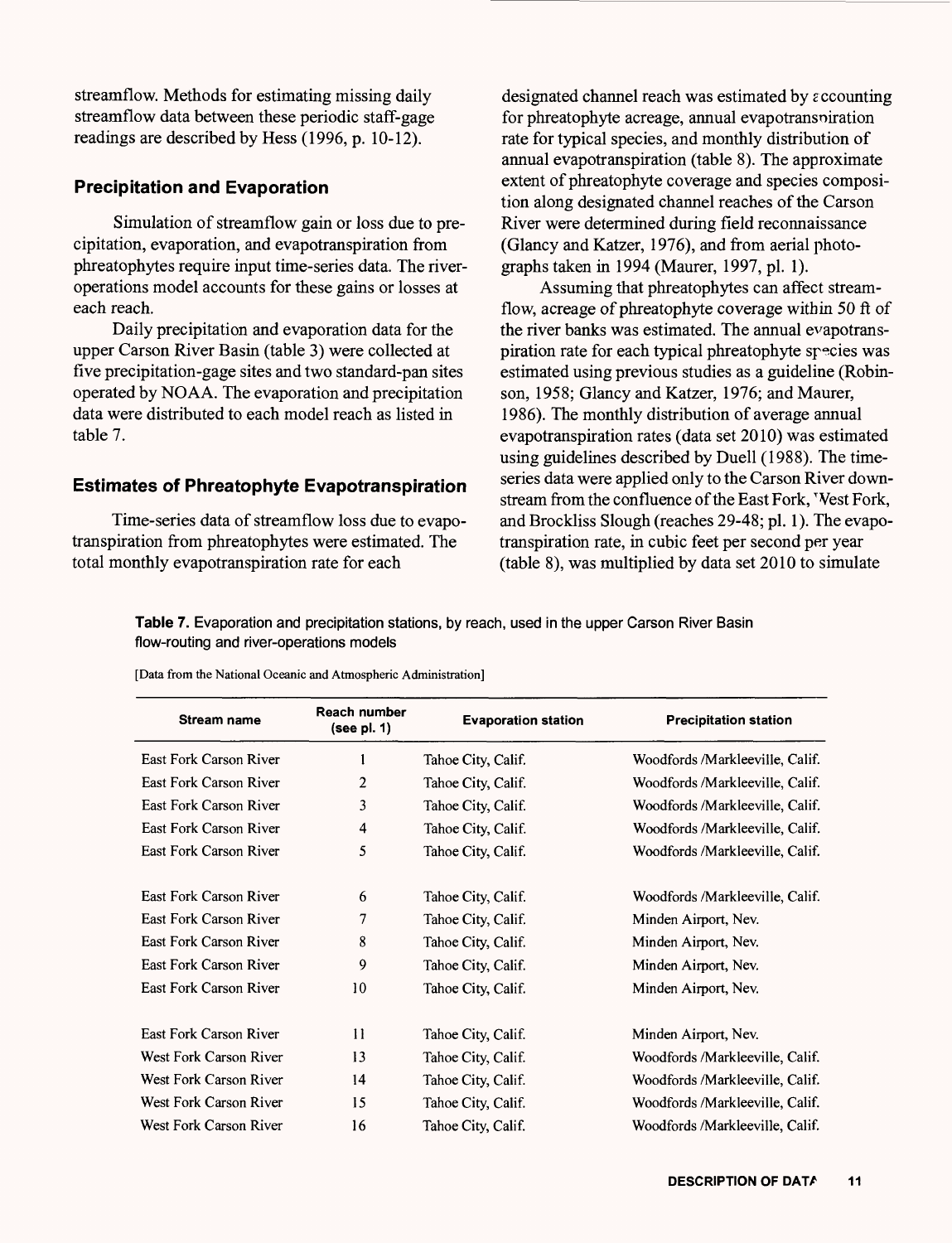| <b>Stream name</b>      | Reach number<br>(see pl. 1) | <b>Evaporation station</b>                           | <b>Precipitation station</b>   |  |
|-------------------------|-----------------------------|------------------------------------------------------|--------------------------------|--|
| West Fork Carson River  | 17                          | Tahoe City, Calif.                                   | Woodfords/Markleeville, Calif. |  |
| West Fork Carson River  | 18                          | Tahoe City, Calif.                                   | Minden Airport, Nev.           |  |
| West Fork Carson River  | 19                          | Tahoe City, Calif.                                   | Minden Airport, Nev.           |  |
| West Fork Carson River  | 20                          | Tahoe City, Calif.                                   | Minden Airport, Nev.           |  |
| West Fork Carson River  | 21                          | Tahoe City, Calif.                                   | Minden Airport, Nev.           |  |
| Carson River            | 22                          | Tahoe City, Calif.                                   | Minden Airport, Nev.           |  |
| <b>Brockliss Slough</b> | 23                          | Tahoe City, Calif.                                   | Minden Airport, Nev.           |  |
| <b>Brockliss Slough</b> | 24                          | Tahoe City, Calif.                                   | Minden Airport, Nev.           |  |
| <b>Brockliss Slough</b> | 25                          | Tahoe City, Calif.                                   | Minden Airport, Nev.           |  |
| <b>Brockliss Slough</b> | 26                          | Tahoe City, Calif.                                   | Minden Airport, Nev.           |  |
| <b>Brockliss Slough</b> | 27                          | Tahoe City, Calif.                                   | Minden Airport, Nev.           |  |
| <b>Brockliss Slough</b> | 28                          | Tahoe City, Calif.                                   | Minden Airport, Nev.           |  |
| Carson River            | 29                          | Tahoe City, Calif.                                   | Carson City, Nev.              |  |
| Carson River            | 30                          | Tahoe City, Calif.                                   | Carson City, Nev.              |  |
| Carson River            | 31                          | Tahoe City, Calif.                                   | Carson City, Nev.              |  |
| Carson River            | 32                          | Tahoe City, Calif.                                   | Carson City, Nev.              |  |
| Carson River            | 33                          | Tahoe City, Calif.                                   | Carson City, Nev.              |  |
| Carson River            | 34                          | Tahoe City, Calif.                                   | Carson City, Nev.              |  |
| Carson River            | 35                          | Tahoe City, Calif.                                   | Carson City, Nev.              |  |
| Carson River            | 36                          | Tahoe City, Calif.                                   | Carson City, Nev.              |  |
| Carson River            | 37                          | Fallon Experimental Station, Nev. Lahontan Dam, Nev. |                                |  |
| Carson River            | 38                          | Fallon Experimental Station, Nev. Lahontan Dam, Nev. |                                |  |
| Carson River            | 39                          | Fallon Experimental Station, Nev. Lahontan Dam, Nev. |                                |  |
| Carson River            | 40                          | Fallon Experimental Station, Nev. Lahontan Dam, Nev. |                                |  |
| Carson River            | 41                          | Fallon Experimental Station, Nev. Lahontan Dam, Nev. |                                |  |
| Carson River            | 42                          | Fallon Experimental Station, Nev. Lahontan Dam, Nev. |                                |  |
| Carson River            | 43                          | Fallon Experimental Station, Nev. Lahontan Dam, Nev. |                                |  |
| Carson River            | 44                          | Fallon Experimental Station, Nev. Lahontan Dam, Nev. |                                |  |
| Carson River            | 45                          | Fallon Experimental Station, Nev. Lahontan Dam, Nev. |                                |  |
| Carson River            | 46                          | Fallon Experimental Station, Nev. Lahontan Dam, Nev. |                                |  |
| Carson River            | 47                          | Fallon Experimental Station, Nev. Lahontan Dam, Nev. |                                |  |
| Carson River            | 48                          | Fallon Experimental Station, Nev. Lahontan Dam, Nev. |                                |  |

 $\hat{\mathbf{v}}$ 

Table 7. Evaporation and precipitation stations, by reach, used in the upper Carson River Basin flow-routing and river-operations models-Continued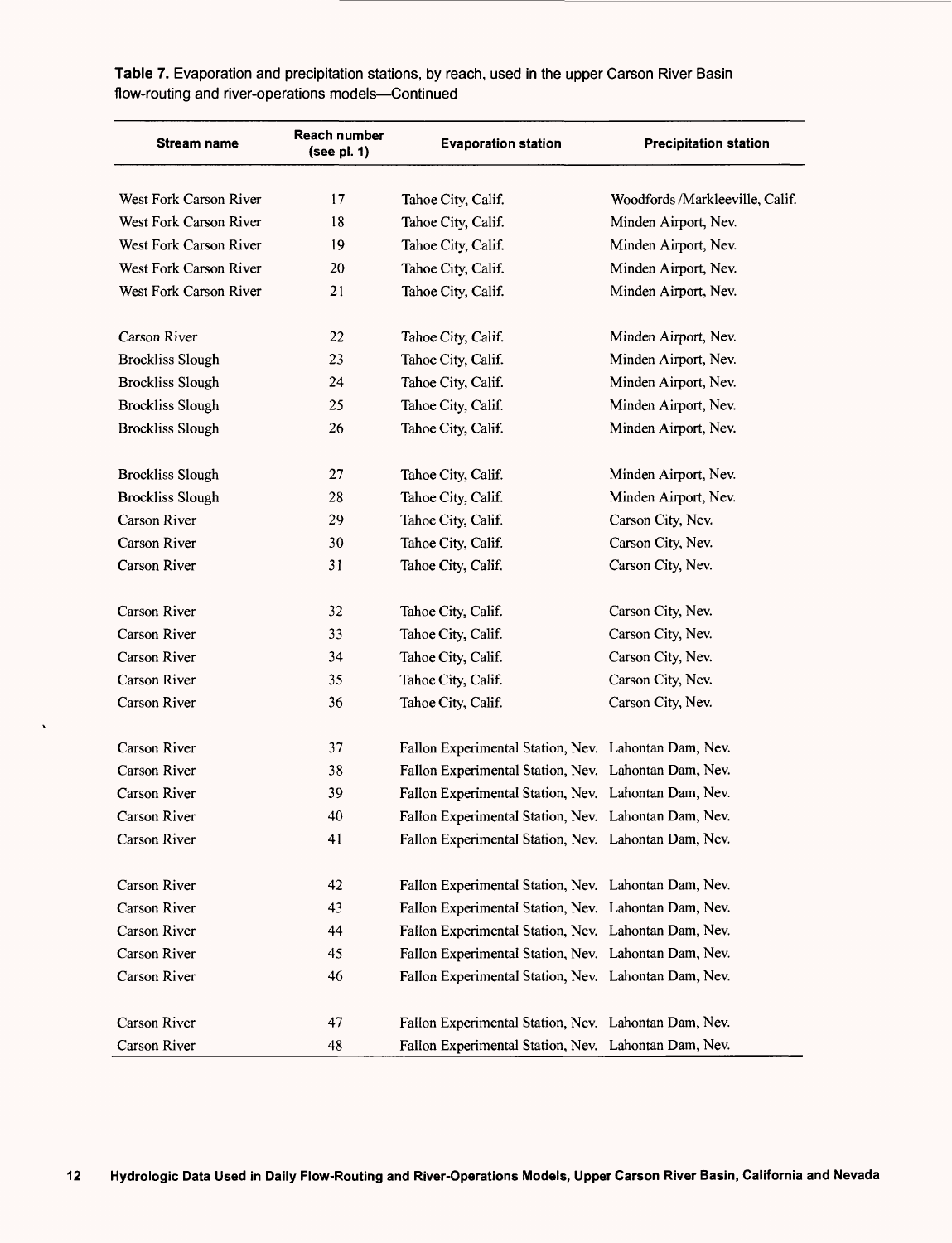losses due to evapotranspiration from phreatophytes at each reach. Upstream from this confluence, streamflow losses from phreatophyte evapotranspiration were assumed to be indeterminate due to large amounts of irrigation (table 8).

### **Streamflow Forecasts**

Streamflow forecasts were used to determine conditions that may govern the simulation of various reservoir and river operations in the model. Forecasts of flow volume at three gaging stations, *East Fork Carson River near Gardnerville, Nev.; West Fork Carson River at Woodfords, Calif.; and Carson River near Fort Churchill, Nev.* (table 9, pi. 1), were provided by the

NRCS (Rebecca Wray, written commun., 1995). These forecasts were divided into three runoff groups—wet, average, or dry years. Runoff groups were defined using data of forecasted flow and long-term, mean runoff at each gaging station from historic USGS streamflow records (1948-97). If the forecast was greater than the long-term mean runoff plus half of the standard deviation, the year was considered wet. If the forecast was less than the mean minus half of the standard deviation, the year was considered dry. All other years were considered average. These runoff groups were used in the operations model to determine inflow and outflow such as the release of water from high-alpine reservoirs and amount of ground-water gain or loss.

**Table 8.** Estimates of phreatophyte evapotranspiration, by reach, used in the upper Carson River Basin flow-routing and river-operations models

| Reach                 | Phreatophyte    |                         | <b>Evapotranspiration rate</b>    |                                         |
|-----------------------|-----------------|-------------------------|-----------------------------------|-----------------------------------------|
| number<br>(see pl. 1) | area<br>(acres) | feet per year           | cubic feet per<br>second per year | <b>Typical phreatophytes</b>            |
| 29                    | 55.9            | 0.4                     | 0.376                             | grass, rabbitbrush, and sagebrush       |
| 30                    | 66.4            | $\cdot$                 | .893                              | rabbitbrush and sagebrush               |
| 31                    | 85.3            | $\overline{\mathbf{8}}$ | 1.147                             | rabbitbrush and sagebrush               |
| 32                    | 64.9            | $\boldsymbol{.8}$       | .873                              | rabbitbrush and sagebrush               |
| 33                    | 64.9            | 1.5                     | 1.636                             | cottonwoods, rabbitbrush, and sagebrush |
| 34                    | 65.0            | 1.0                     | 1.092                             | cottonwoods and grass                   |
| 35                    | 15.9            | 1.0                     | .267                              | cottonwoods and grass                   |
| 36                    | 17.7            | 1.0                     | .298                              | cottonwoods and grass                   |
| 37                    | 68.2            | 2.5                     | 2.866                             | cottonwoods and willows                 |
| 38                    | 75.2            | 2.0                     | 2.528                             | cottonwoods and sagebrush               |
| 39                    | 55.0            | 2.0                     | 1.849                             | cottonwoods, grass, and sagebrush       |
| 40                    | 45.7            | 2.0                     | 1.536                             | cottonwoods, grass, and willows         |
| 41                    | 82.5            | 1.8                     | 2.496                             | very sparse cottonwoods                 |
| 42                    | 86.7            | 1.2                     | 1.749                             | sparse cottonwoods and rabbitbrush      |
| 43                    | 85.7            | 1.0                     | 1.441                             | sparse cottonwoods                      |
| 44                    | 63.9            | .5                      | .537                              | cottonwoods, rabbitbrush, and sagebrush |
| 45                    | 70.2            | $\boldsymbol{.8}$       | .944                              | rabbitbrush and sagebrush               |
| 46                    | 92.0            | 1.5                     | 2.320                             | cottonwoods, rabbitbrush, and sagebrush |
| 47                    | 47.1            | 1.0                     | .792                              | cottonwoods and grass                   |
| 48                    | 39.3            | $\cdot$                 | .132                              | greasewood and sagebrush                |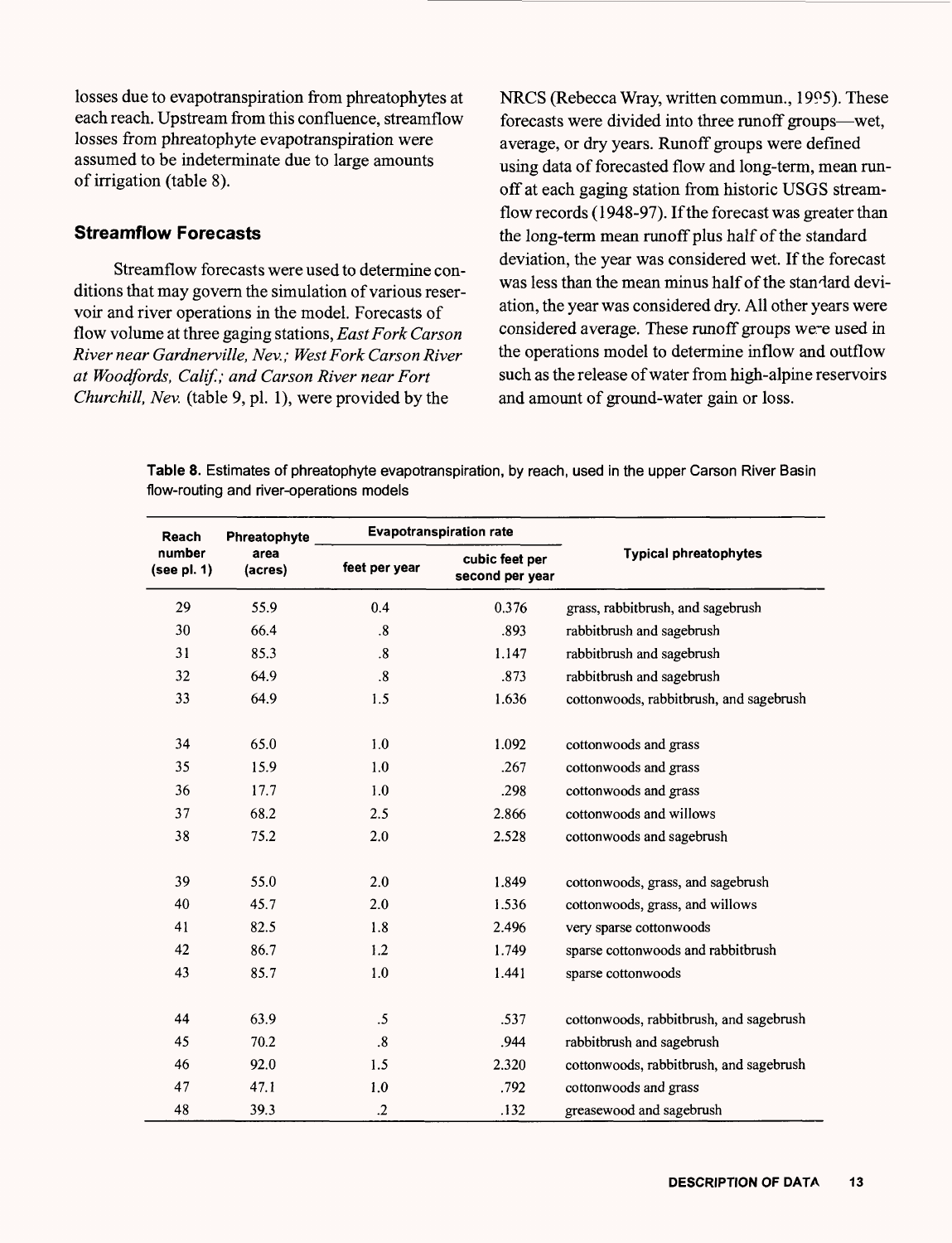#### **Table 9.** Streamflow-forecast stations used in the upper Carson River Basin river-operations model

[Data from the Natural Resources Conservation Service. Abbreviation: USGS, U.S. Geological Survey]

| <b>Site</b><br>number<br>(see pl. 1) | <b>Station name</b>                               | <b>USGS</b><br>data-set<br>number |
|--------------------------------------|---------------------------------------------------|-----------------------------------|
| 4                                    | East Fork Carson River near Gardnerville,<br>Nev. | 465                               |
| 21                                   | West Fork Carson River at Woodfords,<br>Calif.    | - 75                              |
| 84                                   | Carson River near Fort Churchill, Nev.            | 2775                              |

### **Estimates of Ground-Water Gain or Loss**

Estimates of ground-water gain or loss are needed for more accurate simulations of streamflow and operations. Ground-water/surface-water interactions in Carson Valley between Woodfords and Carson City (fig. 1) are significant and complex. Depending on the time of year and current irrigation practices, ground water can contribute to gains in surface water or water can be lost from the main channel to the aquifer system. However, the ground-water system is difficult to define by water-balance computations using streamflow data from mainstem and ditch diversion gaging stations because the ditch diversions are usually estimated and returns are mostly ungaged. Additionally, gaging stations are too far apart to adequately define groundwater gain or loss. Where information was available, gain or loss estimates for river reaches in the upper Carson River Basin were made using the results from a ground-water model developed by Maurer (1986) or from low-flow investigations (Clary and others, 1995, p. 556-557; Hess, 1996, p. 12; Bonner and others, 1998, p. 413).

A numerical model used to simulate groundwater movement was applied by Maurer (1986) in Carson Valley to produce a comprehensive characterization of the hydrologic system. Geologic components of the ground-water reservoir were defined and estimates were made of the distribution of hydraulic properties of aquifer materials and water-budget components throughout the valley. The steady-state

simulation for water years 1981 -83 showed net average annual losses due to surface-water percolation, evapotranspiration, and evaporation. The ground-water model simulated ground- and surface-water inflow and outflow at several points in Carson Valley.

In the river-operations model (Hess and Taylor, 1999), current estimates of ground-water gain or loss are attributed to ground-water/surface-water interactions in Carson Valley. These estimates are based on the results of the ground-water model by Maurer (1986) and, in part, on the NRCS streamflow forecasts. These forecasts were used to determine whether the current simulation year would be classified as dry, average, or wet. In the Carson Valley, estimates of the groundwater gain or loss component for 18 reaches (6-11, 16- 22,24, and 29-32; table 10, pi. 1) are determined by the gain or loss values simulated for wet, dry, or average conditions in the ground-water model (Maurer, 1986) for water years 1981 -83. In the river-operations model, each component (ground- and surface-water inflows and outflows) must be specified as a separate data set, if available. Ground-water model data for reaches other than the 18 identified above were not available.

Outside the Carson Valley, estimates of the ground-water gain or loss component for 15 reaches (1-3, 33-44; pi. 1) were calculated using date from low-flow investigations (Clary and others, 1995, p. 556-557; Hess, 1996, p. 12; Bonner and others, 1998, p. 413). Where the annual distribution of groundwater inflow and outflow is variable and could not be described quantitatively, a constant-value time series for the period of simulation was used for the riveroperations model. Generally, the magnitude of the ground-water gain or loss values was from 1 to 5  $\text{ft}^3/\text{s}$ per reach based on the low-flow investigations for the East Fork Carson River near Gardnerville (reaches 1 -3) and the Carson River from Carson City to Lahontan Valley (reaches 33-44). Where applicable, estimates of ground-water gain or loss (table 10) from low-flow investigations were applied to each river reach in the operations model.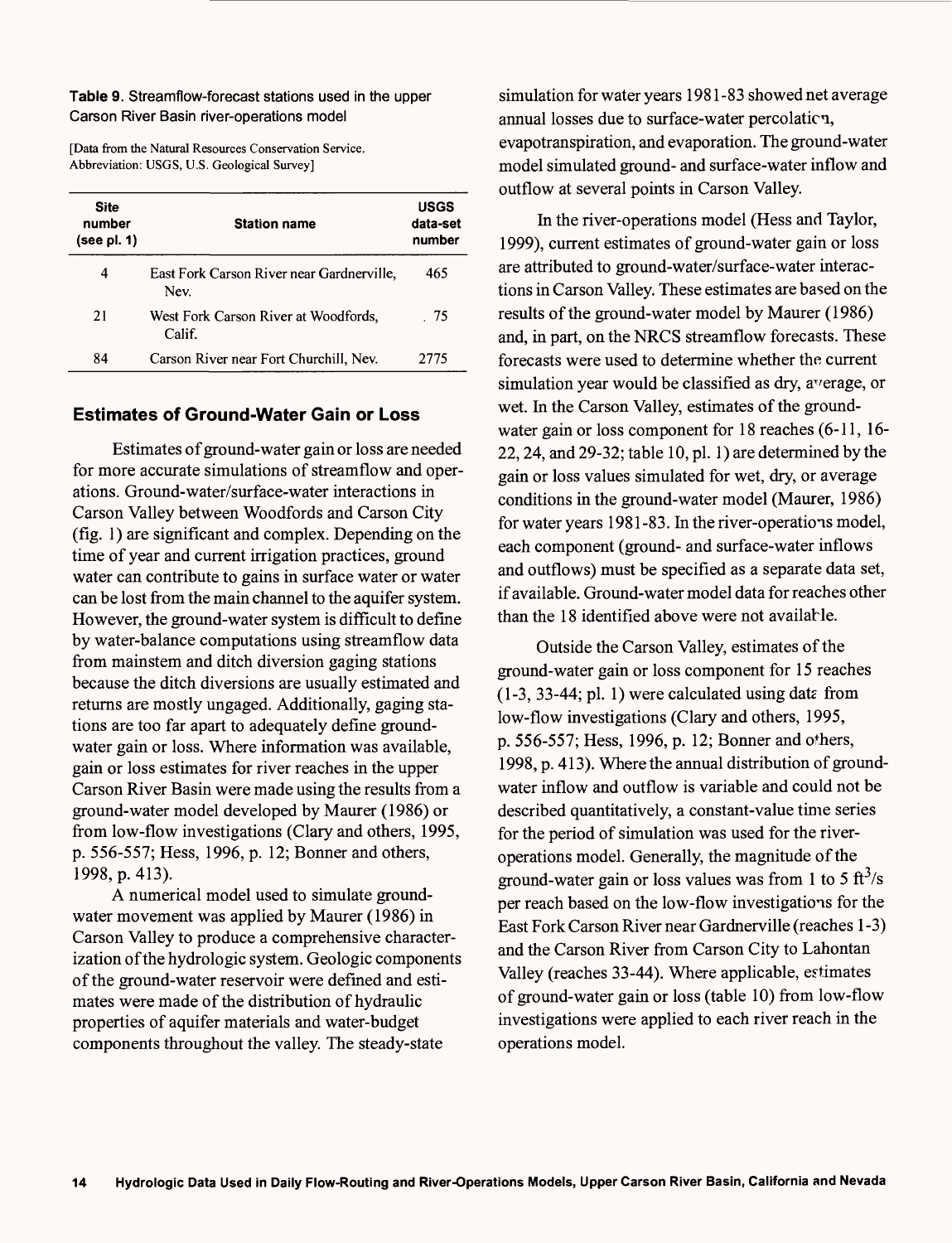## Table 10. Estimates of ground-water gain or loss, by reach, used in the upper Carson River Basin flow-routing and river-operations models

| <b>Stream name</b>      | Reach number<br>(see pl. 1) | <b>Basis of estimate</b>                                    | <b>USGS</b><br>data-set<br>number |
|-------------------------|-----------------------------|-------------------------------------------------------------|-----------------------------------|
| East Fork Carson River  | 1                           | Clary and others, 1995                                      | 1650                              |
| East Fork Carson River  | $\boldsymbol{2}$            | Clary and others, 1995                                      | 1650                              |
| East Fork Carson River  | 3                           | Clary and others, 1995                                      | 1650                              |
| East Fork Carson River  | 4                           |                                                             |                                   |
| East Fork Carson River  | 5                           |                                                             |                                   |
| East Fork Carson River  | 6                           | Maurer, 1986                                                | 9309                              |
| East Fork Carson River  | 7                           | Maurer, 1986                                                | 9310                              |
| East Fork Carson River  | 8                           | Maurer, 1986                                                | 9311                              |
| East Fork Carson River  | 9                           | Maurer, 1986                                                | 9312                              |
| East Fork Carson River  | 10                          | Maurer, 1986                                                | 9313, 9314                        |
| East Fork Carson River  | 11                          | Maurer, 1986                                                | 9315, 9316                        |
| West Fork Carson River  | 13                          |                                                             |                                   |
| West Fork Carson River  | 14                          |                                                             |                                   |
| West Fork Carson River  | 15                          |                                                             |                                   |
| West Fork Carson River  | 16                          | Maurer, 1986                                                | 9317, 9318                        |
| West Fork Carson River  | 17                          | Maurer, 1986                                                | 9319, 9320                        |
| West Fork Carson River  | 18                          | Maurer, 1986                                                | 9321, 9301                        |
| West Fork Carson River  | 19                          | Maurer, 1986                                                | 9323, 9322, 9302                  |
| West Fork Carson River  | 20                          | Maurer, 1986                                                | 9303, 9325, 9324                  |
| West Fork Carson River  | 21                          | Maurer, 1986                                                | 9327, 9326, 9304                  |
| Carson River            | 22                          | Maurer, 1986                                                | 9328, 9329                        |
| <b>Brockliss Slough</b> | 23                          |                                                             |                                   |
| <b>Brockliss Slough</b> | 24                          | <b>Maurer</b> , 1986                                        | 9305                              |
| <b>Brockliss Slough</b> | 25                          | ---                                                         |                                   |
| <b>Brockliss Slough</b> | 26                          |                                                             |                                   |
| <b>Brockliss Slough</b> | 27                          |                                                             |                                   |
| <b>Brockliss Slough</b> | 28                          |                                                             |                                   |
| Carson River            | 29                          | Maurer, 1986                                                | 9329                              |
| Carson River            | 30                          | Maurer, 1986                                                | 9333, 9306                        |
| Carson River            | 31                          | <b>Maurer</b> , 1986                                        | 9334, 9307                        |
| Carson River            | 32                          | Maurer, 1986                                                | 9331, 9330, 9308                  |
| Carson River            | 33                          | Bonner and others, 1998; Clary and others, 1995; Hess, 1996 | 1633                              |
| Carson River            | 34                          | Bonner and others, 1998; Clary and others, 1995; Hess, 1996 | 1634                              |
| Carson River            | 35                          | Bonner and others, 1998; Clary and others, 1995; Hess, 1996 | 1635                              |
| Carson River            | 36                          | Bonner and others, 1998; Clary and others, 1995; Hess, 1996 | 1636                              |
| Carson River            | 37                          | Bonner and others, 1998; Clary and others, 1995; Hess, 1996 | 1650                              |
| Carson River            | 38                          | Bonner and others, 1998; Clary and others, 1995; Hess, 1996 | 1650                              |
| Carson River            | 39                          | Bonner and others, 1998; Clary and others, 1995; Hess, 1996 | 1650                              |
| Carson River            | 40                          | Bonner and others, 1998; Clary and others, 1995; Hess, 1996 | 1650                              |
| Carson River            | 41                          | Bonner and others, 1998; Clary and others, 1995; Hess, 1996 | 1641                              |

[Symbol: ---, not applicable. Abbreviation: USGS, U.S. Geological Survey]